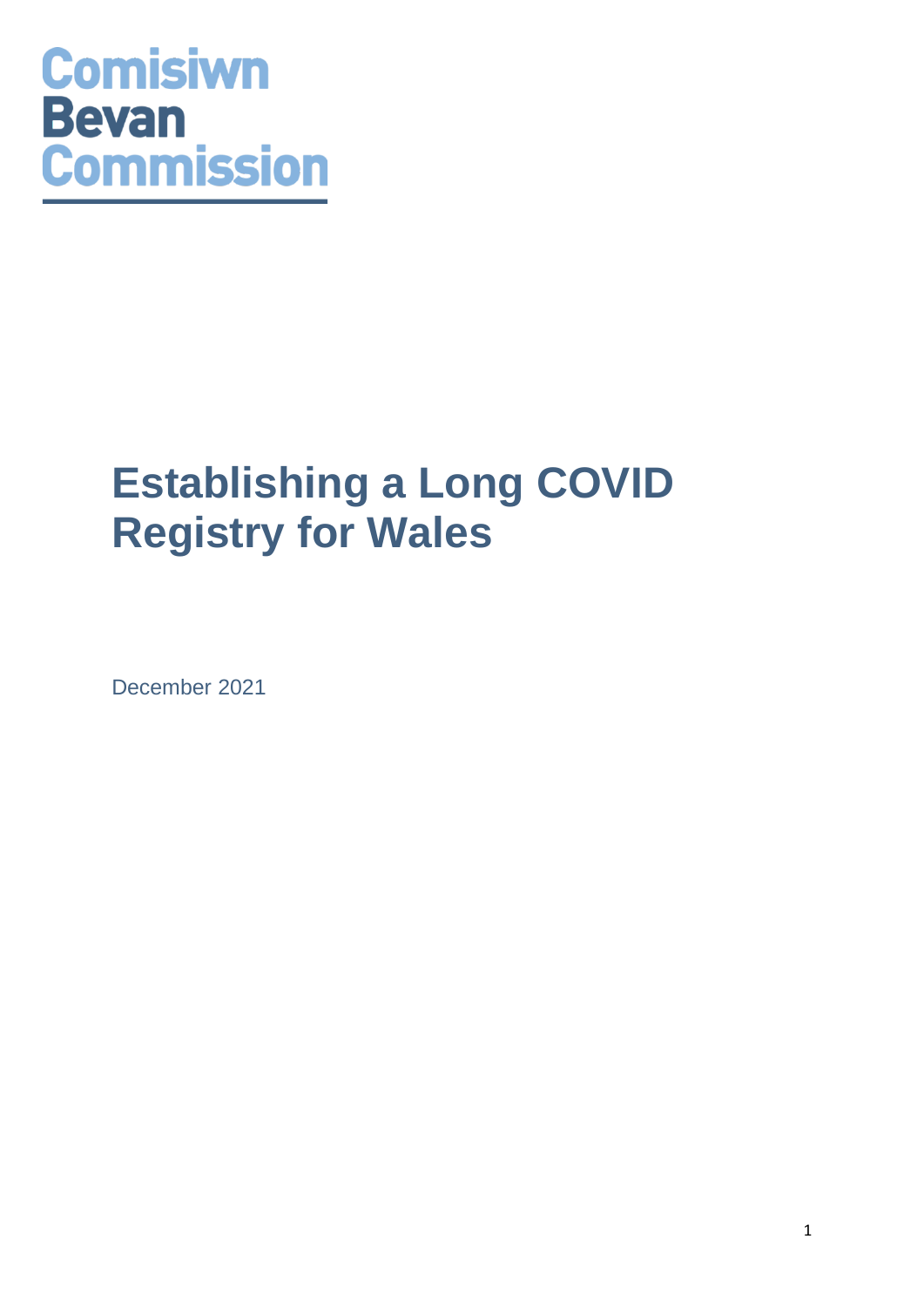# **Executive Summary**

Since the emergence of COVID-19, the Bevan Commission, in its capacity as the leading think tank for Health and Care in Wales, has provided advice and support to the Minister and Welsh Government. This includes publications such as the COVID-19 Evidence Series, Beyond the Curve and Doing Things Differently series. More recently, the Bevan Commission has been asked to make recommendations to Welsh Government on how Wales should set about establishing a voluntary Long COVID Registry. This report provides an overview of the findings, including insight from the exploratory desktop research, the Advisory Board and wider stakeholder consultation.

# **Summary of Findings and Recommendations**

The following summarises the findings and recommendations from the exploratory desktop research, Advisory Board meetings and patient representative input.

- The Advisory Board and patient representatives confirmed the importance of a Long COVID Registry to address unanswered questions, improve the management of Long COVID and the experience of patients.
- There are currently a range of organisations, databases, apps and systems within Wales that contribute to and/or support Long COVID. These include Health and Care Research Wales (HCRW), Digital Health and Care Wales (DHCW), Public Health Wales (PHW), the Office of National Statistics (ONS), the Secure Anonymised Information Linkage (SAIL) database and HealthWise Wales (HWW).
- Digital infrastructure and data linkage are key to the success of a registry. In particular, connecting current systems and databases to link primary care and hospital records, coronavirus and antibody testing data, vaccination records and death registrations.
- Greater clarity and coordination is needed across agencies and organisationsto realise the full potential of a future Long COVID Registry in Wales.
- A Long COVID Registry should be interventional and have a dual purpose for both research and service improvement to enable a greater understanding of the patient experience as it evolves.
- A Long COVID Registry offers many advantages prospectively and retrospectively for research and service improvement. These include long-term monitoring, a consistent and coordinated database, treatment stratification and prudent use of resources across services, databases and stakeholders.
- Other key issues considered included: the adoption of Prudent Healthcare to support service improvement, equitable access, data and information protocols, inconsistency in coding particularly in primary care and the need for knowledge transfer and collaboration.
- A potential framework has been developed to understand how to set about establishing a Long COVID Registry. Key steps identify the purpose, operational requirements, inclusion criteria, data and ethics, communication and intervention strategy, and key outcomes.
- The most feasible configuration for a Long COVID Registry was confirmed through an option appraisal exercise. This includes the consolidation of existing databases, recruitment of selfreferred population and a communication strategy.
- DHCW has been identified as the most suitable body to lead a proposed Long COVID Registry, with SAIL, HWW, ONS and PHW as key collaborators.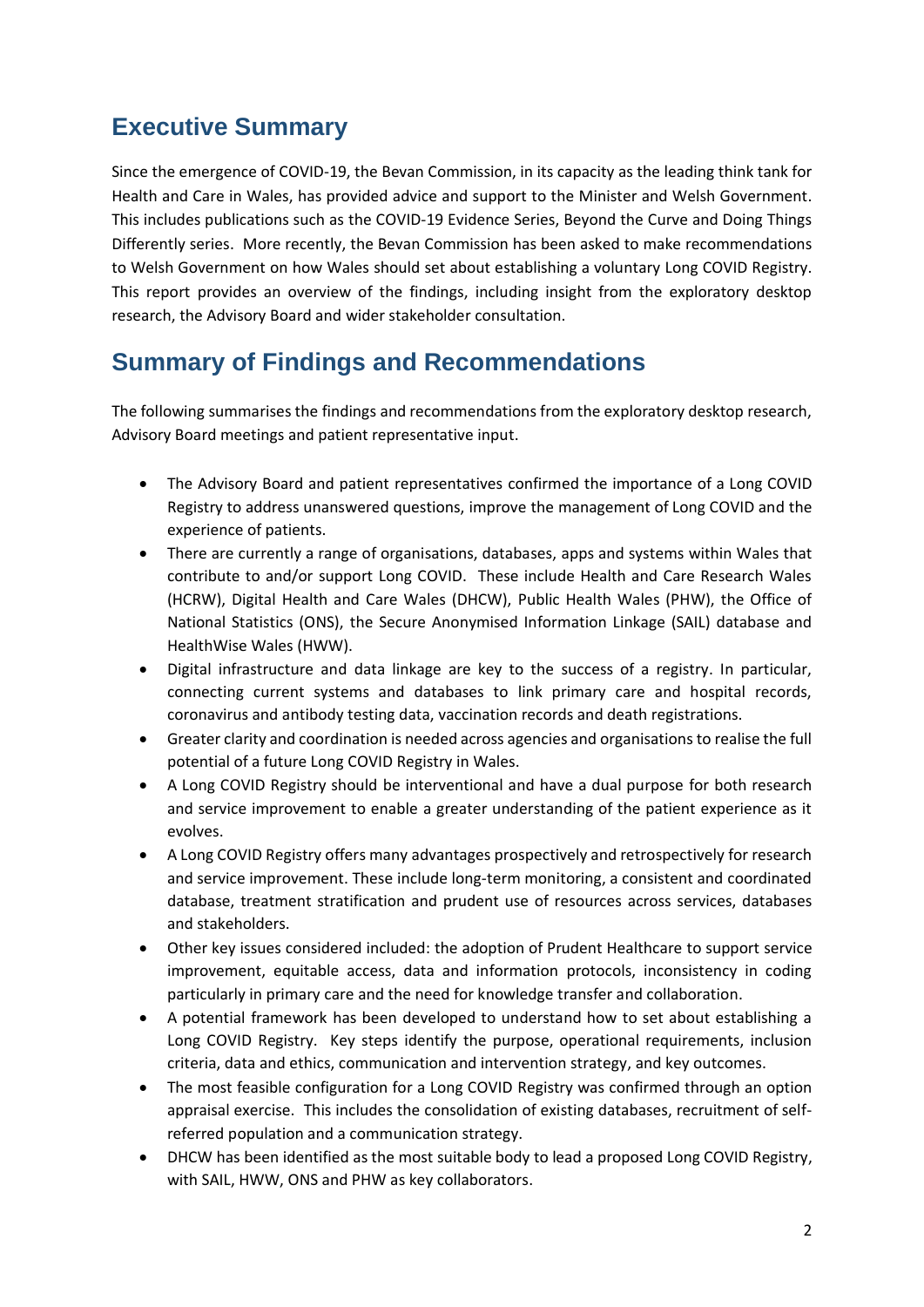# **The Bevan Commission**

The Bevan Commission is a group of international experts to help ensure that Wales can draw on best practices from across the world, while remaining true to the principles of the NHS as established by Aneurin Bevan. The Commission is not a formal part of the NHS in Wales and acts as an impartial advisory group to the Minister for Health and Social Sciences.

# **Long COVID Registry Advisory Board**

The programme will be supported through the Bevan Commission Team, an external Advisory Board and patient representatives. There will also be supporting stakeholders involved through the Bevan Commission networks and based on the desktop research carried out as part of this work.

Baroness Ilora Finlay of Llandaff – *Chair of Advisory Group* Mr Daniel Ayoubkhani – ONS Statistician Mr Iain Bell – National Director for Public Health Knowledge and Research Sir John Bell – Regius Chair of Medicine Oxford University Mr Tom Brufatto – All-Party Parliamentary Group on Coronavirus Secretariat Professor Tom Connor – Professor of Genomics at Cardiff University and Bioinformatics Lead PHW Dr Tracey Cooper – Chief Executive Public Health Wales Ruth Crowder – Chief Allied Health Professions Advisor Dr Sunill Dolwani – Consultant Gastroenterologist Cardiff and Vale UHB and HealthWise Wales Professor Adrian Edwards – Professor of General Practice Cardiff University and Director of Wales COVID Evidence Centre Professor Andrew Freedman – Consultant in Infectious Diseases, Cardiff University Head of Department (Medicine) and UHW Professor Christopher Griffiths – Foundation Professor of Dermatology, University of Manchester Katy Hossack – Welsh Government Head of Shielding and Long COVID Mr Gareth John – Head of Information Development and Delivery DHCW Professor Chris Jones – Welsh Government Deputy Medical Chief Officer and Professor of Health Services Swansea University Professor Keir Lewis – Professor of Respiratory Medicine and Respiratory Lead, Hywel Dda Professor Ronan Lyons – Professor of Public Health and Co-Director SAIL Databank, Swansea University Professor Ewan Macdonald OBE – Commissioner and Occupational Physician Rachael Powell – Deputy Director of Information DHCW Professor Calum Semple – Professor of Child Health and Outbreak Medicine, Consultant Respiratory Paediatrician and DHSC Government Advisor Professor Sally Singh – Head of Cardiac Rehabilitation Leicester Hospitals/Your COVID Recovery App Helen Thomas – CEO Digital Health and Care Wales Professor Kieran Walshe – Director of Health and Care Research Wales Dr Heather Payne – Consultant Paediatrician and Senior Medical Officer Welsh Government Rachel Powell - DHCW Deputy Director of Information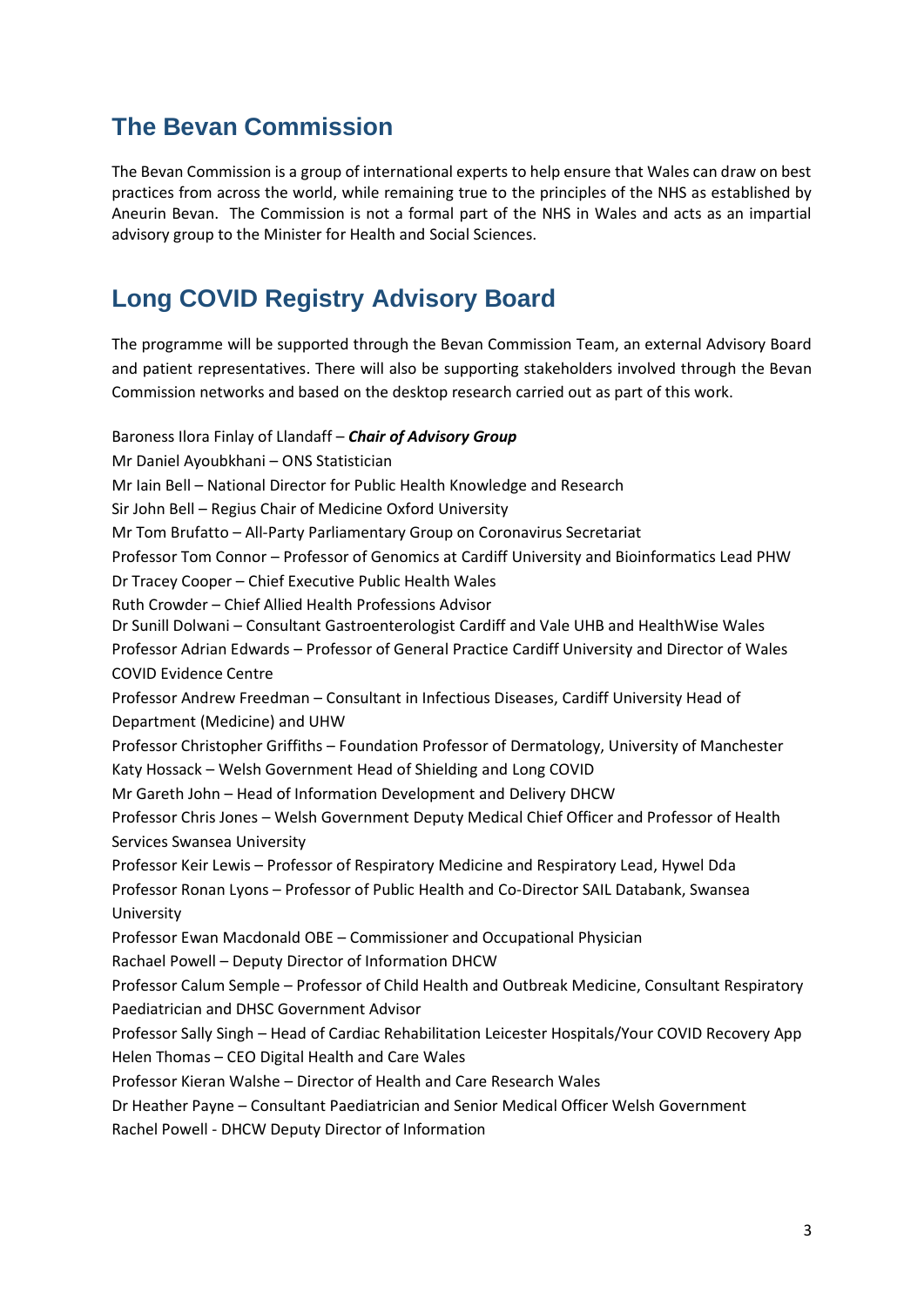**Patient Representatives** Five patient representatives

#### **Bevan Commission Team**

Mrs Helen Howson – Director Dr Rupa Chilvers – Deputy Director Dr Fern Davies – Senior Research Officer

#### **Abbreviations**

AI – Artificial Intelligence AMS – Academy of Medical Sciences COPI – Control of Patient Information CIS – Coronavirus Infection Survey CPI – Confidential Patient Information DHCW – Digital Health and Care Wales DHEW – Digital Health Ecosystem Wales DSPP – Digital Services for Patients and Public GDPR – General Data Protection Regulation HWW – Healthwise Wales NEET – Not in Education, Employment or Training NICE – National Institute for Health and Care Excellence PHW – Public Health Wales PII – Personally Identifiable Information SAIL – Secure Anonymised Information Linkage ONS – Office of National Statistics UK – United Kingdom WHO – World Health Organization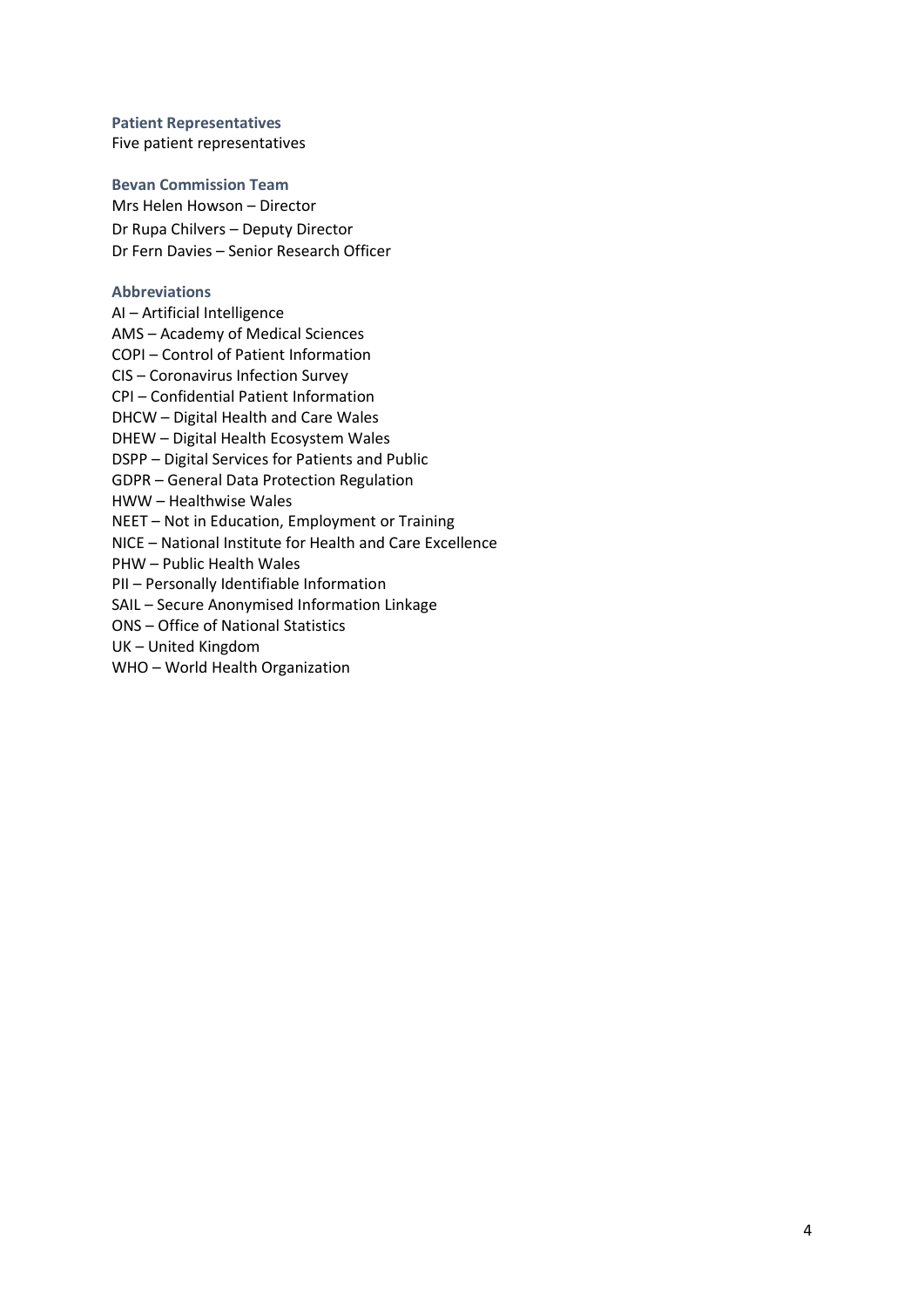# **Contents**

- 1. Introduction
- 2. Long COVID
	- 2.1 Defining Long COVID
	- 2.2 Long COVID symptoms and systems
	- 2.3 Long COVID prevalence
- 3. Long COVID Registry
	- 3.1 The UK and international context for setting up voluntary Long COVID Registries
	- 3.2 Role and format of a Registry
	- 3.3 Overview of the current evidence on Long COVID
- 4. Findings
	- 4.1 What are the purposes of a Welsh Long COVID Registry?
	- 4.2 Why establish a Welsh Long COVID Registry?
	- 4.3 How do we set about establishing a Welsh Long COVID Registry?
	- 4.4: Co-production with patients
- 5. Option Appraisal
	- 5.1 Welsh Long COVID Registry options
	- 5.2 Evaluation of Welsh Long COVID Registry options
- 6. Option 3 Consolidate existing databases and recruit a self-referred population with a communication strategy
	- 6.1 Consolidation of existing databases and access to data
	- 6.2 Recruitment of self-referred population
	- 6.3 Communication strategy
	- 6.4 Technology and apps
	- 6.5 Patient consent
- 7. Potential Long COVID Registry Framework
- 8. Other Issues Considered
- 9. Conclusions and Recommendations
- 10. Annexes
- 11. References

# **Tables**

- Table 1: COVID-19 Definitions
- Table 2: WHO Post COVID-19 Clinical Case Definition
- Table 3: Wales Long COVID Registry Options
- Table 4: Wales Long COVID Registry Option Appraisal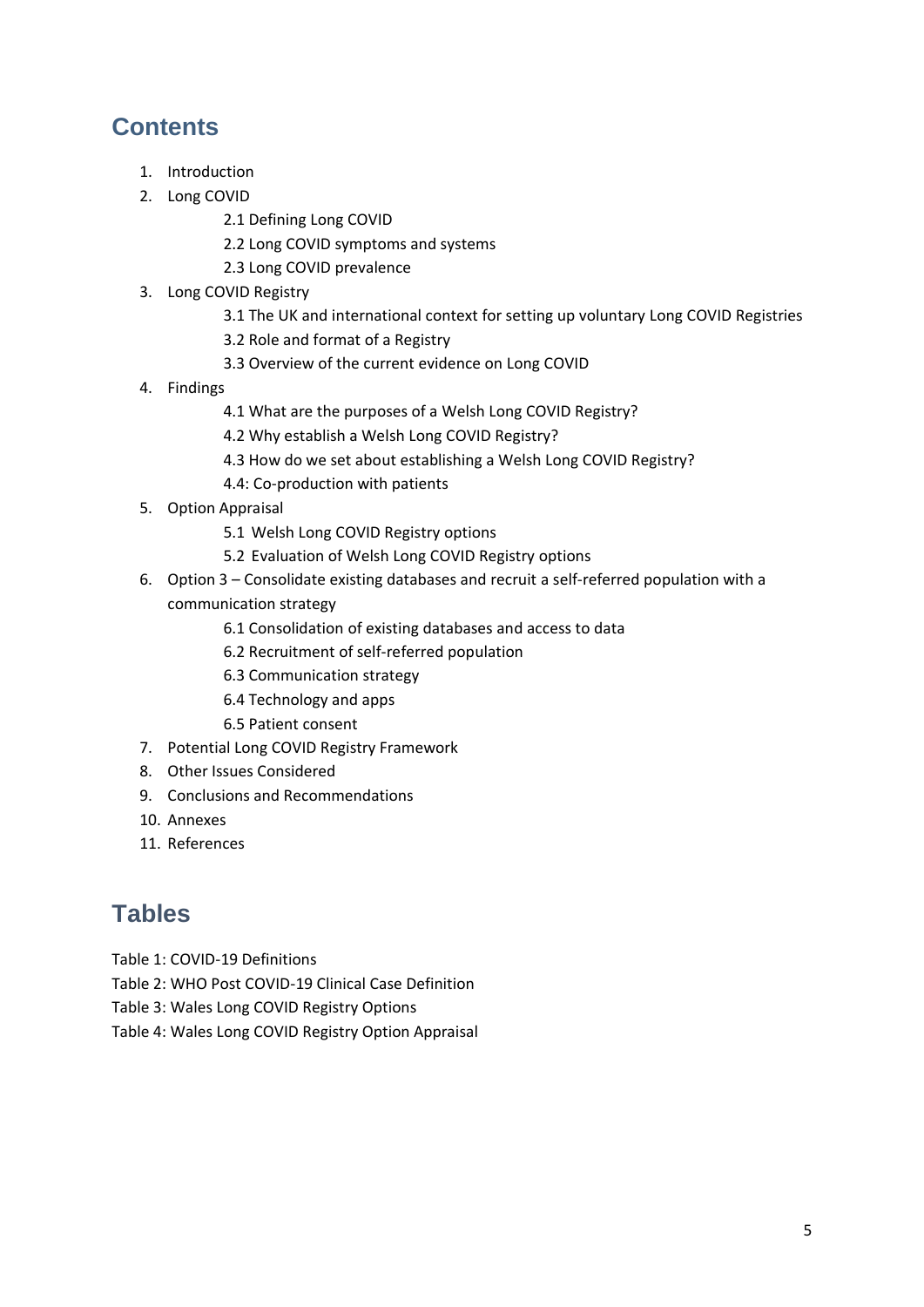# **1. Introduction**

The Bevan Commission, the leading independent think tank for health and care in Wales, has been asked by the Minister for Health and Social Services, Eluned Morgan, to make recommendations on *'how we should set about establishing a voluntary registry for Long COVID in Wales so that we can undertake long term monitoring of this condition and provide support and opportunities for volunteers to participate in trials if new treatments are forthcoming'*. The main objectives of this work are as follows.

Exploratory desktop research objectives:

- To understand the UK and international context for setting up voluntary Long COVID registries
- To understand the role and format of a registry
- To provide an overview of the current evidence on Long COVID

Overall objectives of the Long COVID Registry work:

- To understand the purpose of a Welsh Long COVID Registry
- To understand why a Welsh Long COVID Registry should be established
- To understand how to set about establishing a Welsh Long COVID Registry

The Bevan Commission will undertake this work by completing the following activities:

### **Exploratory desktop research**

• Exploratory research to understand the United Kingdom (UK) and international context for setting up voluntary long COVID registries

**Formation of an Advisory Board/Expert Panel**

• The formation of an Advisory Group consisting of an 'expert panel' drawing from internationally renowned experts in the field and key partners in Wales

**Monthly meetings of the Advisory Board**

• Four meetings of the Advisory Group to collate information and to consider the three main objectives of the work (see above)

**Wider stakeholder engagement**

• Wider stakeholder engagement to bring in the most recent experiences of Long COVID through patient representatives and a workforce perspective

This report aims to provide an overview of the exploratory desktop research, key findings, option appraisal and recommendations from the Advisory Board and wider stakeholders. It also provides key concluding points and recommendations for consideration.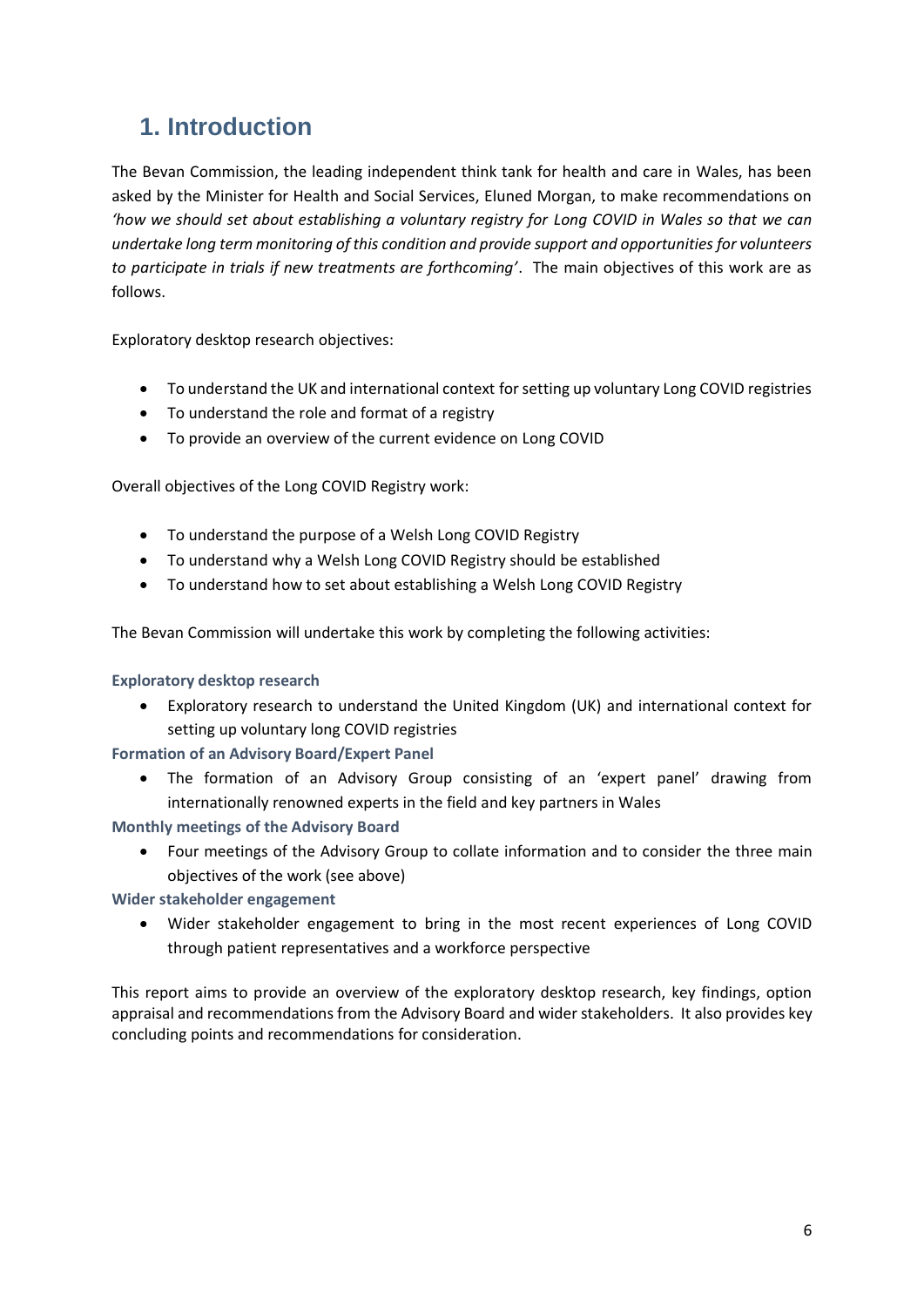# **2. Long COVID**

# **2.1 Defining Long COVID**

<span id="page-6-0"></span>Coronavirus disease 2019 (COVID-19) has had a profound impact on the lives and health of people around the globe<sup>i</sup>. As of the 7<sup>th</sup> December 2021, more than 264 million confirmed cases of COVID-19 have been recorded worldwide and more than 5.24 million deaths have been reported by the World Health Organization (WHO)<sup>ii</sup>. Recent evidence has shown that a range of persistent symptoms can remain long after the acute SARS-CoV-2 infection, commonly referred to as Long COVID<sup>i</sup>[.](#page-6-0) The diversity in presentation and severity of symptoms makes Long COVID difficult to define, but current clinical definitions developed by the National Institute for Health and Care Excellence (NICE) broadly identify it as signs and symptoms that develop after acute COVID-19 infection, that cannot be explained by an alternative diagnosis. This definition includes ongoing symptomatic COVID-19 from 4-12 weeks and post-COVID-19 syndrome lasting longer than 12 weeks<sup>[iv](#page-7-0)</sup>.

# **Table 1: COVID-19 Definitions (NICE, 2021)**

**Acute COVID-19** is defined as signs and symptoms of infection for up to the first 4 weeks. **Ongoing symptomatic COVID-19** is defined as signs and symptoms of infection from 4-12 weeks. **Post-COVID-19 syndrome** is defined as signs and symptoms of infection consistent with COVID-19 lasting longer than 12 weeks.

Long COVID is defined as signs and symptoms persisting after the first 4 weeks, so encompasses both ongoing symptomatic and post COVID-19 syndrome.

The World Health Organization (WHO) have recently published a clinical case definition of post COVID-19 condition that includes 12 domains. It was developed through a Delphi consensus study and is available for use in all settings<sup>ii</sup>. The definition of post COVID-19 condition is identified below, although a separate definition may be applicable for children.

# **Table 2: WHO Post COVID-19 Clinical Case Definition**

# **WHO – Post COVID-19 Clinical Case Definition**

*Post COVID-19 condition occurs in individuals with a history of probable or confirmed SARS CoV-2 infection, usually 3 months from the onset of COVID-19 with symptoms that last for at least 2 months and cannot be explained by an alternative diagnosis. Common symptoms include fatigue, shortness of breath, cognitive dysfunction but also others\* and generally have an impact on everyday functioning. Symptoms may be new onset following initial recovery from an acute COVID-19 episode or persist from the initial illness. Symptoms may also fluctuate or relapse over time. A separate definition may be applicable for childreniii .*

*Notes: there is no minimum number of symptoms required for diagnosis; though symptoms involving different organ systems and clusters have been described.*

# **2.2 Long COVID Symptoms and Systems**

Long COVID can affect those with very mild acute disease to those with the most severe forms<sup>i</sup>[.](#page-6-0) Symptoms are known to range between mild and disabling and can involve multiple organs and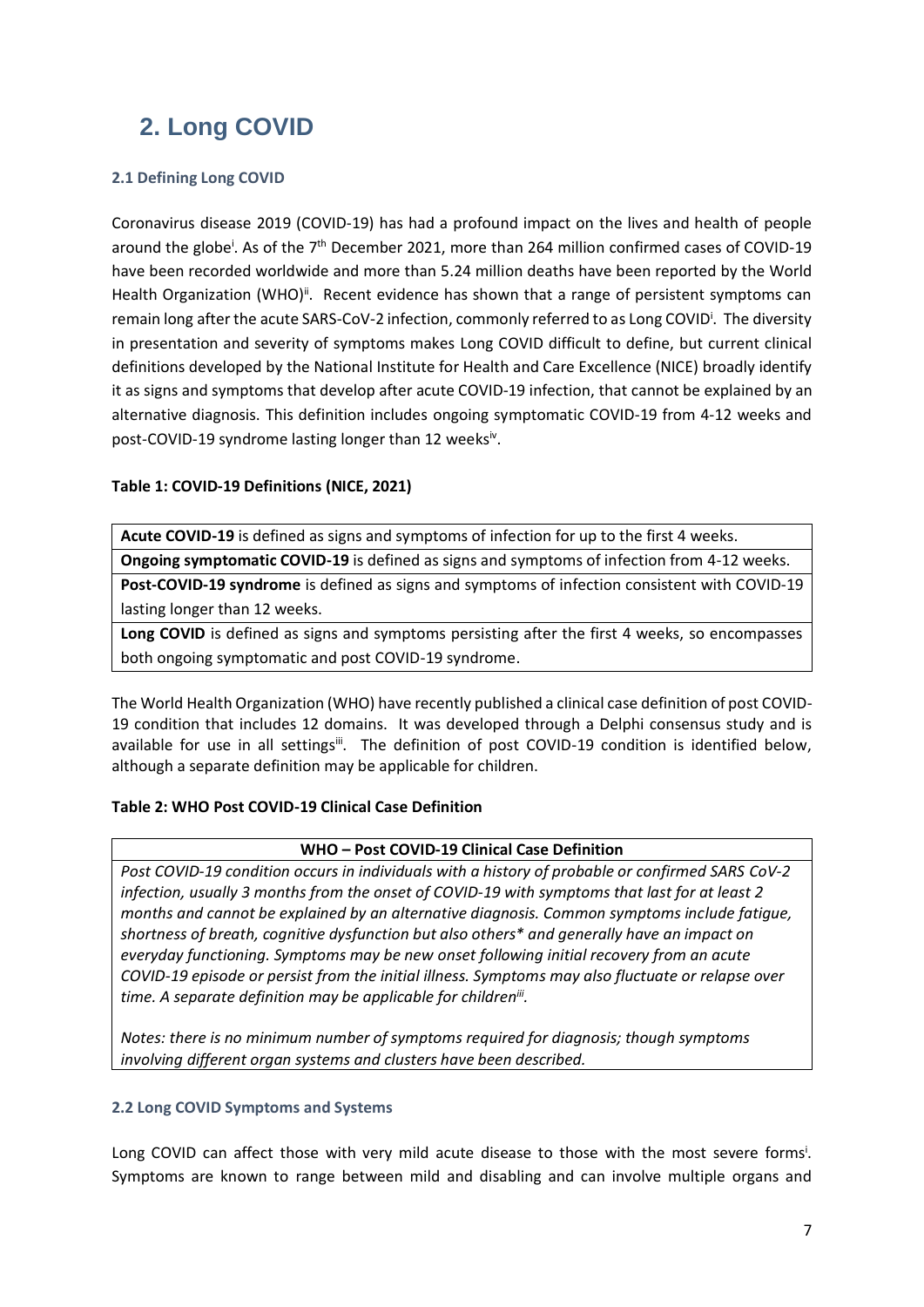<span id="page-7-0"></span>systems (see Annex 1, 2 and 3). These include, but are not limited to, respiratory, cardiovascular, neurological, gastrointestinal, musculoskeletal, psychological and dermatological systems<sup>iv</sup>. The symptoms of Long COVID are variable and wide-ranging, with differing manifestations. Some of the most commonly reported symptoms include malaise, fatigue, dyspnoea, cardiac abnormalities, cognitive impairment, headaches, concentration problems, sleep disturbances, nausea, joint and muscle pains, depression and anxiety, loss of taste and/or smell and skin rashes<sup>1</sup>. However, the longterm consequences of infection are still largely unknown.

# **2.3 Long COVID Prevalence**

The long-term symptoms of COVID-19 could have a devastating impact on public health<sup>v</sup>, with a substantial proportion of people with symptomatic COVID-19 going on to have persistent symptoms for 12 weeks or longer<sup>[viii](#page-7-1)</sup>. Estimates of the number of people affected by Long COVID vary, but on the 2<sup>nd</sup> December 2021, the Office of National Statistics (ONS) identified that there were 1.2 million (1.9%) people living in private households in the UK who were experiencing self-reported Long COVID symptoms<sup>vi</sup>. Of people with self-reported Long COVID, 71% first had (or suspected they had) COVID-19 at least 12 weeks previously and 36% first had (or suspected they had) COVID-19 at least one-year pre[vi](#page-7-2)ously<sup>vi</sup>.

<span id="page-7-2"></span>The same data identified that symptoms adversely affect the day-to-day activities of 775,000 people (64% of those with self-reported Long COVID) and as a proportion of the UK population, prevalence of self-reported Long COVID was greatest in people aged 35 to 69 years, females, people living in the most deprived areas, those working in health or social care, and those with another activity-limiting health condition or disability<sup>[vi](#page-7-2)</sup>.

Whilst the prevalence of Long COVID remains highly uncertain<sup>1</sup>, modelling suggests that a third peak of COVID-19 infections over the summer of 2021 will put pressure on the health service and lead to higher levels of Long COVID<sup>vii</sup>. Managing the long-term sequelae of SARS-CoV-2 infection in the population will therefore remain a major challenge for health and care services in the next stage of the pandemic. Despite not knowing the extent of the resultant public health burden<sup>viii</sup>, it is undeniable that Long COVID will have long-term population health and socio-economic implications.

# <span id="page-7-1"></span>**3. Long COVID Registry**

# **3.1 UK and International Context for Setting up Voluntary Long COVID Registries**

Exploratory desktop research was conducted and replicated by two researchers and confirmation was sought from the expert panel to establish the UK and international context for voluntary Long COVID registries. Whilst there are registry-based studies on long COVID<sup>IX</sup> and registries that have been

<sup>&</sup>lt;sup>1</sup> For a comprehensive summary of studies that have explored the persisting symptoms post COVID-19 infection, please refer to *'Long covid – mechanisms, risk factors, and management['](#page-6-0)*<sup>i</sup> and for a review of long COVID research in Wales, the Wales COVID Evidence Centre *–'Summary of Active and Prospective Long-COVID Research in Wales Report'*[xviii](#page-22-0) .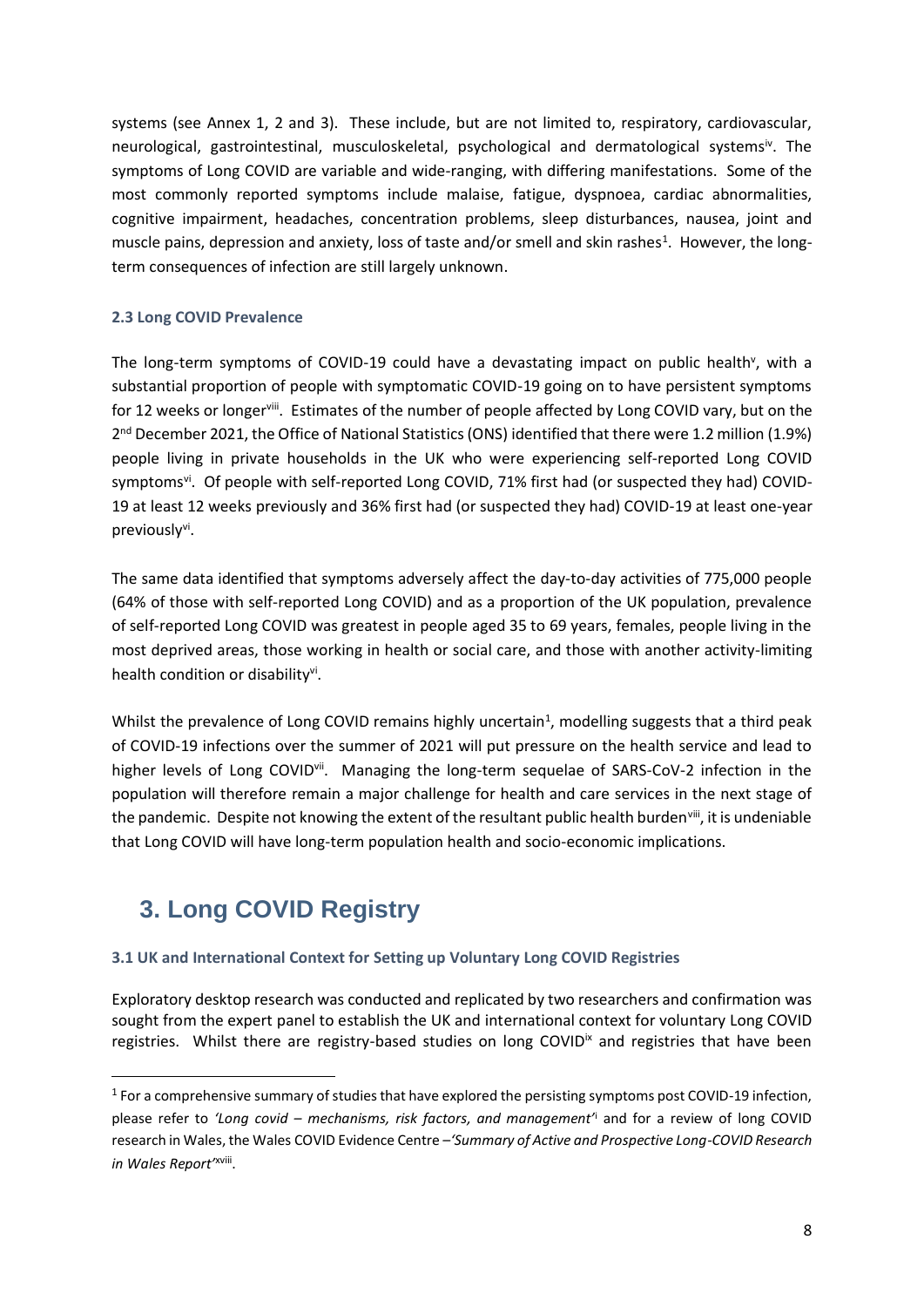updated to record Long COVID information<sup>x</sup>, it is evident from this work that there are no known voluntary registries specifically for Long COVID that have been launched in the UK to date.

Evidence was found to suggest that a Scottish Long COVID Registry was in development, but correspondence with Scottish Government representatives confirmed that at present, there are no plans for a registry to go ahead. The NHS England Long COVID plan for 2021/2022<sup>xi</sup> also identified the development of Long COVID patient registry by July 2021, but this is specifically for patients attending the Post-COVID Assessment Clinics and there is no clear indication that this has been launched.

Information from the US to date indicates that legislation has been introduced in New York<sup>xii</sup> to establish a COVID-19 Health Registry to monitor the long-term effects of COVID and RTI International published advice to suggest that a longitudinal registry of COVID-positive patients would be a solution to target prevention efforts and provide care to patients<sup>xiii</sup>. However, again there is no indication that a registry has been launched.

### **3.2 Definition, Role and Format of a Registry**

### **3.2.1 Definition**

There are numerous types of registries that can serve many roles, but medical registries more broadly can be defined as "a database of identifiable persons containing a clearly defined set of health and demographic data collected for a specific public health purpose"xiv. A Welsh Long COVID Registry specifically could also be identified as a voluntary patient or disease registry. A patient registry can be defined as "an organised system that collects data and information on a group of patients defined by a particular disease, condition of exposure, and that serves a predetermined scientific, clinical and/or public health (policy) purpose"x", whereby a disease or condition registry uses "the state of a particular disease or condition as the inclusion criteria"xvi.

<span id="page-8-0"></span>Discussions to date suggest that a voluntary patient registry would be suitable to collect data and information from Long COVID sufferers and to enable a greater understanding of the patient experience as it evolves. The inclusion of control groups has been identified as a key area for consideration and is included in the proposed registry framework.

### **3.2.2 Purposes**

A patient registry can have multiple roles including scientific, clinical and to inform health policy<sup>[xvi](#page-8-0)</sup>, observational or interventional, or to provide statistical analysis. However, typically the purpose of a patient registry is to serve as a tool to:

- Observe the course of a disease
- To understand variations in treatment and outcomes
- To examine factors that influence prognosis and quality of life
- To describe care patterns
- To assess effectiveness to monitor safety and harm
- To measure quality of care<sup>[xvi](#page-8-0)</sup>
- To gain an understanding of the patient experience
- To provide intervention

Discussions to date have suggested that a Long COVID Registry in Wales should have two prime functions, research and service improvement to the benefit of the patient. This is discussed in further detail in Section 4.1.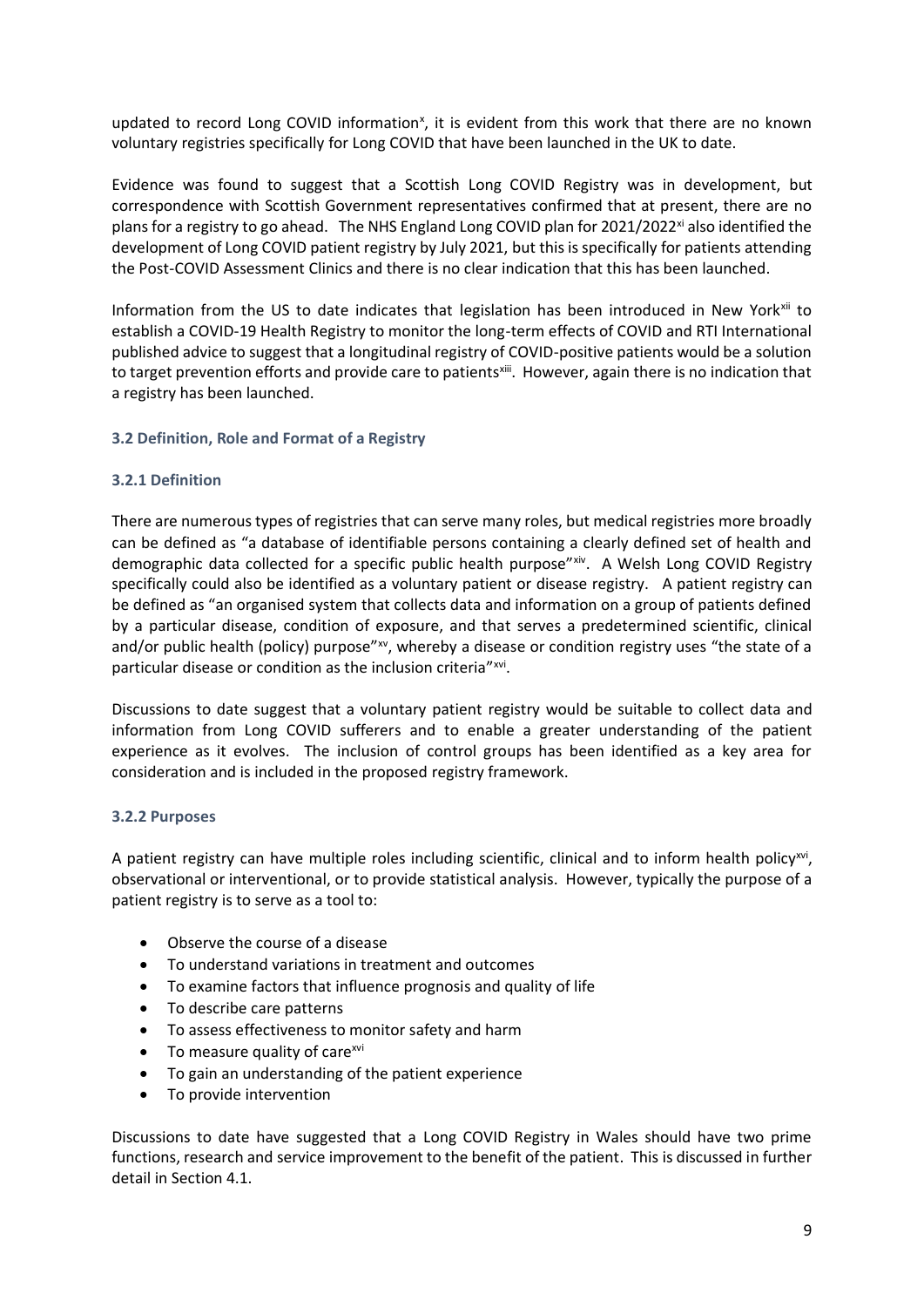## **3.2.3 Format**

The format of a registry will largely depend on the intended purpose (form follows function), with many registries developed to serve more than one purpose. When planning a registry there are a number of important factors that will need to be considered to ensure that the registry is formatted in the most appropriate way, taking into account local conditions and existing infrastructures. The following provides a number of important factors that will need to be considered in order to help guide and inform a framework for Wales.

- 1. Purpose and scope of the registry
- 2. Determine if the registry is an appropriate means to achieve the purpose
- 3. Identify key stakeholders
- 4. Assess the feasibility of a registry
- 5. Establish a registry team
- 6. Determine governance processes
- 7. Identify and define the data sets, including patient outcomes and target population
- 8. Develop a project plan and appropriate protocols<sup>[xvi](#page-8-0)</sup>

### **3.3 Overview of the current evidence on Long COVID**

The exploratory desktop research has identified several key organisations whose main function is to review the evidence on Long COVID in Wales and wider afield. The following provides an overview of the key reviews, research studies and technical papers that are used alongside other evidence to inform the work.

### **1. Health and Care Research Wales - Wales COVID Evidence Centre**

Welsh Government has established the COVID-19 Evidence Centre, a 24-month investment of £3m to provide a Welsh-specific programme of research, evidence synthesis and knowledge mobilisation to meet priorities and urgent needs arising from COVID-19. The presentation and management of Long COVID is a priority of the COVID-19 Evidence Centre and a review of Long COVID research studies across the UK has been conducted. The summary of Long COVID Research in Wales report is linked below and was presented during the second 'Long COVID Advisory Board' meeting. See Annex 4 for the full list of research projects.

[Wales COVID-19 Evidence Centre | Health Care Research Wales \(healthandcareresearchwales.org\)](https://healthandcareresearchwales.org/about-research-community/wales-covid-19-evidence-centre) Summary long COVID Research Wales eng Nov 2021.pdf (healthandcareresearchwales.org)

### **2. National Institute for Health Research (NIHR)**

The National Institute for Health Research has awarded £19.6 million to fund 19 new research studies to help diagnose and treat Long COVID (see Annex 5). Specifically, this is to examine the causes of Long COVID, trial drugs, and investigate symptoms. Studies will also evaluate health services and explore ways that patients can monitor the condition to optimise their recovery and return to work.

[News: £19.6 million awarded to new research studies to help diagnose and treat long COVID | NIHR](https://www.nihr.ac.uk/news/196-million-awarded-to-new-research-studies-to-help-diagnose-and-treat-long-covid/28205)

The NIHR themed reviews (last published March 2021) provide a dynamic review of the evidence around Long COVID.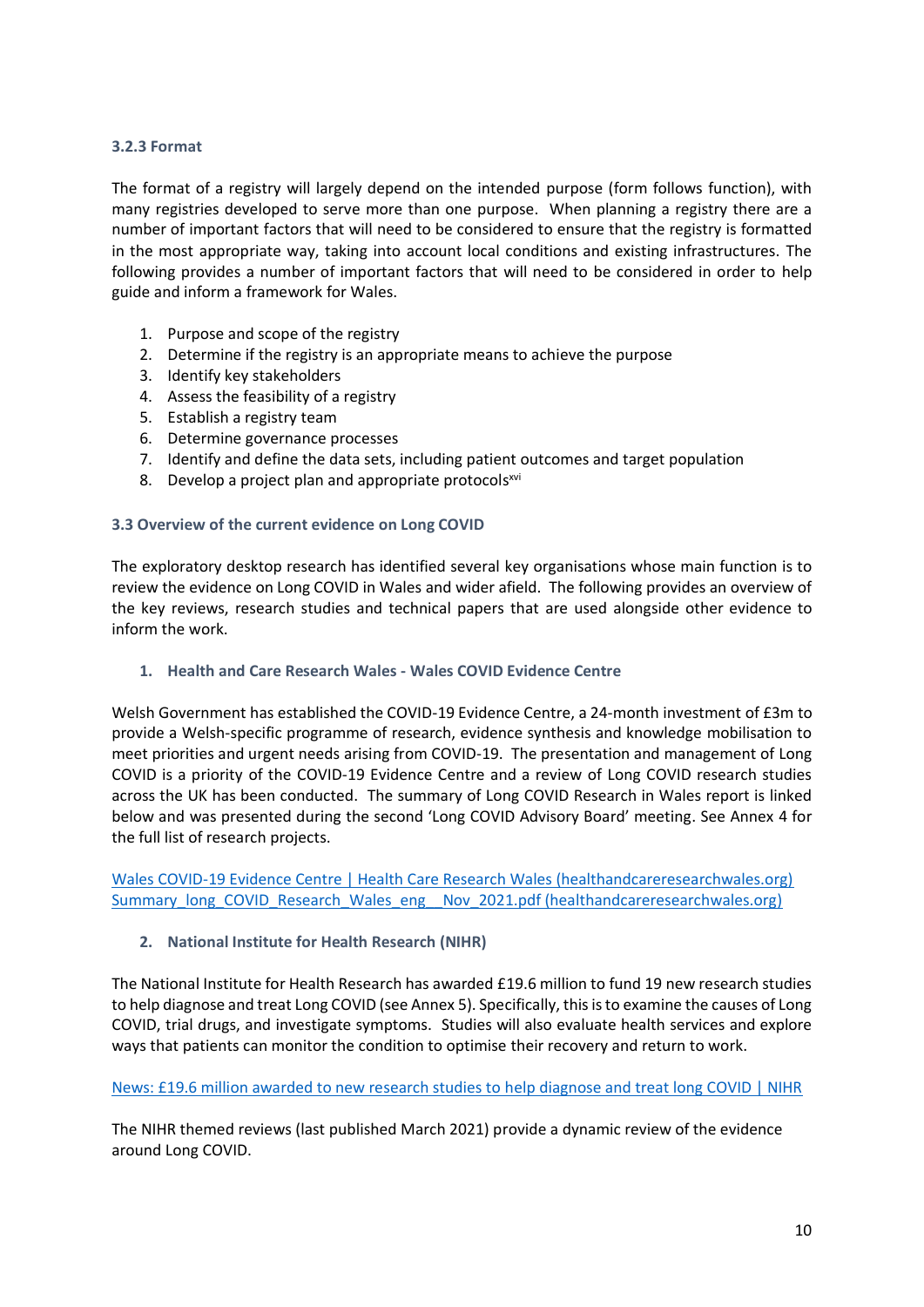NIHR Evidence - Living with Covid19 – Second review - [Informative and accessible health and care](https://evidence.nihr.ac.uk/themedreview/living-with-covid19-second-review/)  [research](https://evidence.nihr.ac.uk/themedreview/living-with-covid19-second-review/)

## **3. National Core Studies Programme – Health Data Research UK**

The National Core Studies Programme is enabling the UK to use health data and research to inform both the near and long-term responses to COVID-19, as well as accelerating progress to establish a world-leading health data and research infrastructure for the future. There are six programmes: Epidemiology and Surveillance, Clinical Trials Infrastructure, Transmission Environment, Immunity, Longitudinal Health and Wellbeing, and Data and Connectivity.

[https://www.hdruk.ac.uk/covid-19/covid-19-national-core-studies/](https://eur03.safelinks.protection.outlook.com/?url=https%3A%2F%2Fwww.hdruk.ac.uk%2Fcovid-19%2Fcovid-19-national-core-studies%2F&data=04%7C01%7CF.B.Davies%40Swansea.ac.uk%7C83b7d5b40c6b4f03c59408d979de32d7%7Cbbcab52e9fbe43d6a2f39f66c43df268%7C0%7C0%7C637674817504815552%7CUnknown%7CTWFpbGZsb3d8eyJWIjoiMC4wLjAwMDAiLCJQIjoiV2luMzIiLCJBTiI6Ik1haWwiLCJXVCI6Mn0%3D%7C1000&sdata=YEfQNKkNJeD16phkOAFXUIHAKxexurcBncgEMPZKXfM%3D&reserved=0)

## **4. The Post-Hospitalisation COVID-19 Study (PHOSP COVID)**

Wales is taking part in the UK study called 'The Post-Hospitalisation COVID-19 Study (PHOSP COVID)' funded by the NIHR and MRC UK Research and Innovation in order to assess the long-term effects of COVID-19 on patient health and recovery in 10,000 participants across the UK.

## [PHOSP](https://www.phosp.org/)

**5. UK Coronavirus Infection Survey (CIS)**

The Coronavirus Infection Survey (CIS) is the largest regular survey of coronavirus (COVID-19) infections and antibodies, providing information to help the UK's response to the pandemic. It provides a monthly estimate of the number of people experiencing self-classified Long COVID in Wales. It is being delivered in partnership with the University of Oxford, University of Manchester, Public Health England and Wellcome Trust. The study is jointly led by the ONS and the Department for Health and Social Care (DHSC) working with the University of Oxford and Lighthouse laboratory to collect and test samples.

### COVID-19 Infection Survey - [Office for National Statistics](https://www.ons.gov.uk/surveys/informationforhouseholdsandindividuals/householdandindividualsurveys/covid19infectionsurvey)

**6. The 'Inspiratory Muscle Training (IMT) post COVID-19 recovery study**

The 'Inspiratory Muscle Training (IMT) post COVID-19 recovery study has been set up by Swansea University to address patient recovery from the impact of COVID-19 such as shortness of breath and fatigue.

### **7. Long COVID Technical Advisory Group**

The Technical Advisory Group published a paper in February 2021 which sets out what we know about Long COVID and what we still need to understand.

[Technical Advisory Group: Long-COVID | GOV.WALES](https://gov.wales/technical-advisory-group-long-covid)

**8. Long COVID – Mechanisms, Risk Factors, and Management**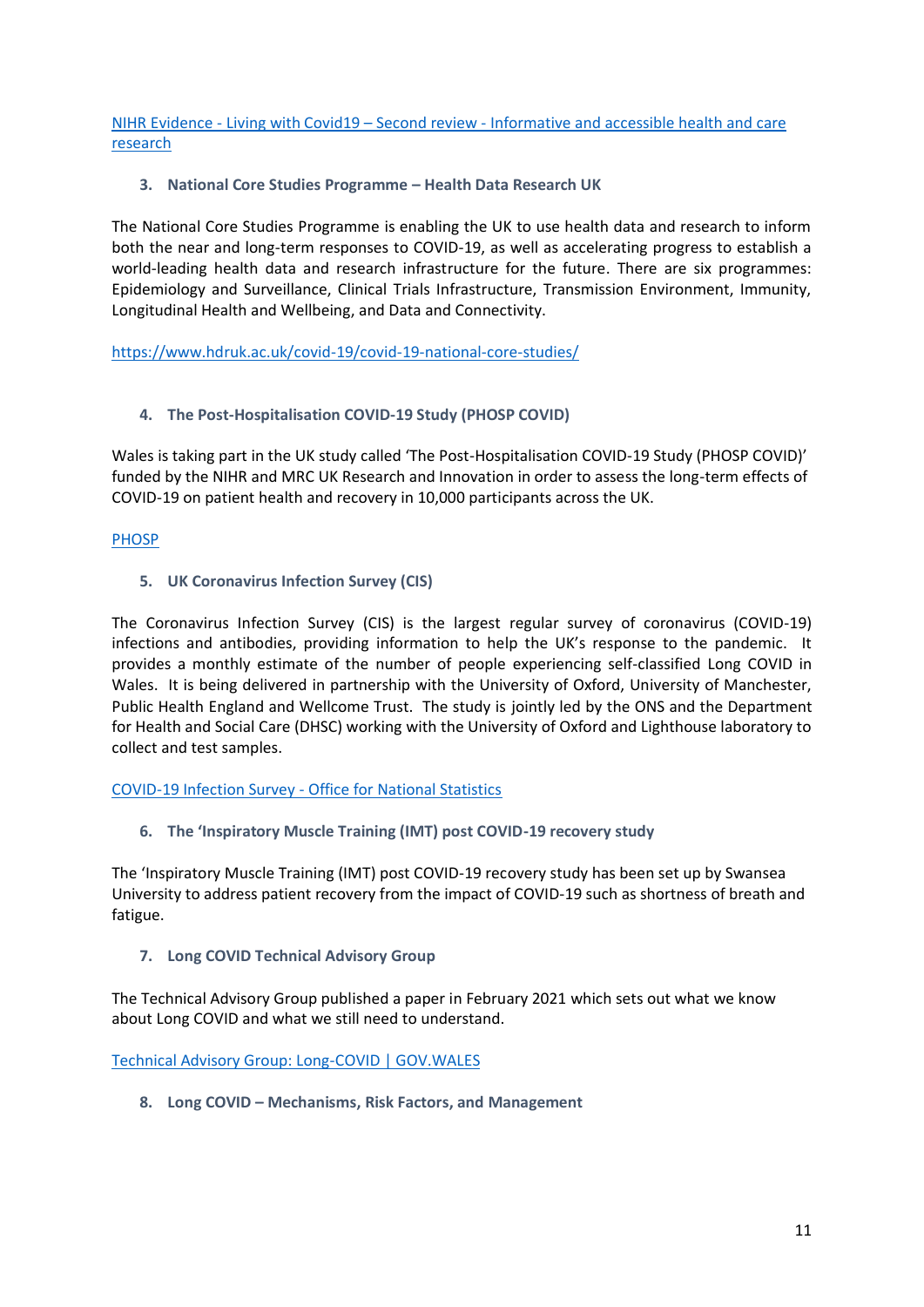Researchers from the faculty of Medicine in Imperial College London and Cardiff University completed a review summarising studies researching the long-term effects of COVID-19 in hospitalized and nonhospitalized patients and described persistent symptoms that they endure.

[Long covid-mechanisms, risk factors, and management -](https://pubmed.ncbi.nlm.nih.gov/34312178/) PubMed (nih.gov)

**9. Recommendations for the recognition, diagnosis, and management of long COVID: a Delphi study**

A Delphi study was conducted with a panel of primary and secondary care doctors in order to provide a rapid expert guide for GPs and long COVID clinical services. Recommendations were generated relating to the investigation and management of long COVID.

[Recommendations for the recognition, diagnosis, and management of long COVID: a Delphi study |](https://bjgp.org/content/early/2021/10/04/BJGP.2021.0265)  [British Journal of General Practice \(bjgp.org\)](https://bjgp.org/content/early/2021/10/04/BJGP.2021.0265)

**10. Quality Principles for a Long-COVID Service**

The study sought to document Long COVID patients' lived experience, including accessing and receiving healthcare and ideas for improving services. The paper suggests quality principles for a Long COVID service. For example, ensuring access to care, reducing the burden of illness, taking clinical responsibility and providing continuity of care, multidisciplinary rehabilitation, evidence-based investigation and management, and further development of the knowledge base and clinical services.

Persistent symptoms after Covid-[19: qualitative study of 114 "long Covid" patients and draft quality](https://bmchealthservres.biomedcentral.com/articles/10.1186/s12913-020-06001-y)  [principles for services | BMC Health Services Research | Full Text \(biomedcentral.com\)](https://bmchealthservres.biomedcentral.com/articles/10.1186/s12913-020-06001-y)

# **4. Findings**

**4.1 What are the purposes of a Welsh Long COVID Registry?**

Understanding the purpose of a registry is essential before feasibility is established. Initial discussions with the Advisory Board therefore focused on the purpose of a Welsh Long COVID Registry and identified the following key points.

- Dual purpose with a focus on research and service improvement
- Focus on both longitudinal and comparative research
- Focus on service development, delivery and evaluation
- Answer questions which sufferers, clinicians and policymakers ask
- Inform NHS and wider sector planning responses
- An opportunity to identify people eligible for research interventions, including new drugs as they become available
- An opportunity for Welsh patients to enter (as yet unspecified) studies testing interventions to improve patient outcomes
- Understand and influence the patient experience in a positive way
- Demonstration of Wales' commitment to addressing an issue of considerable concern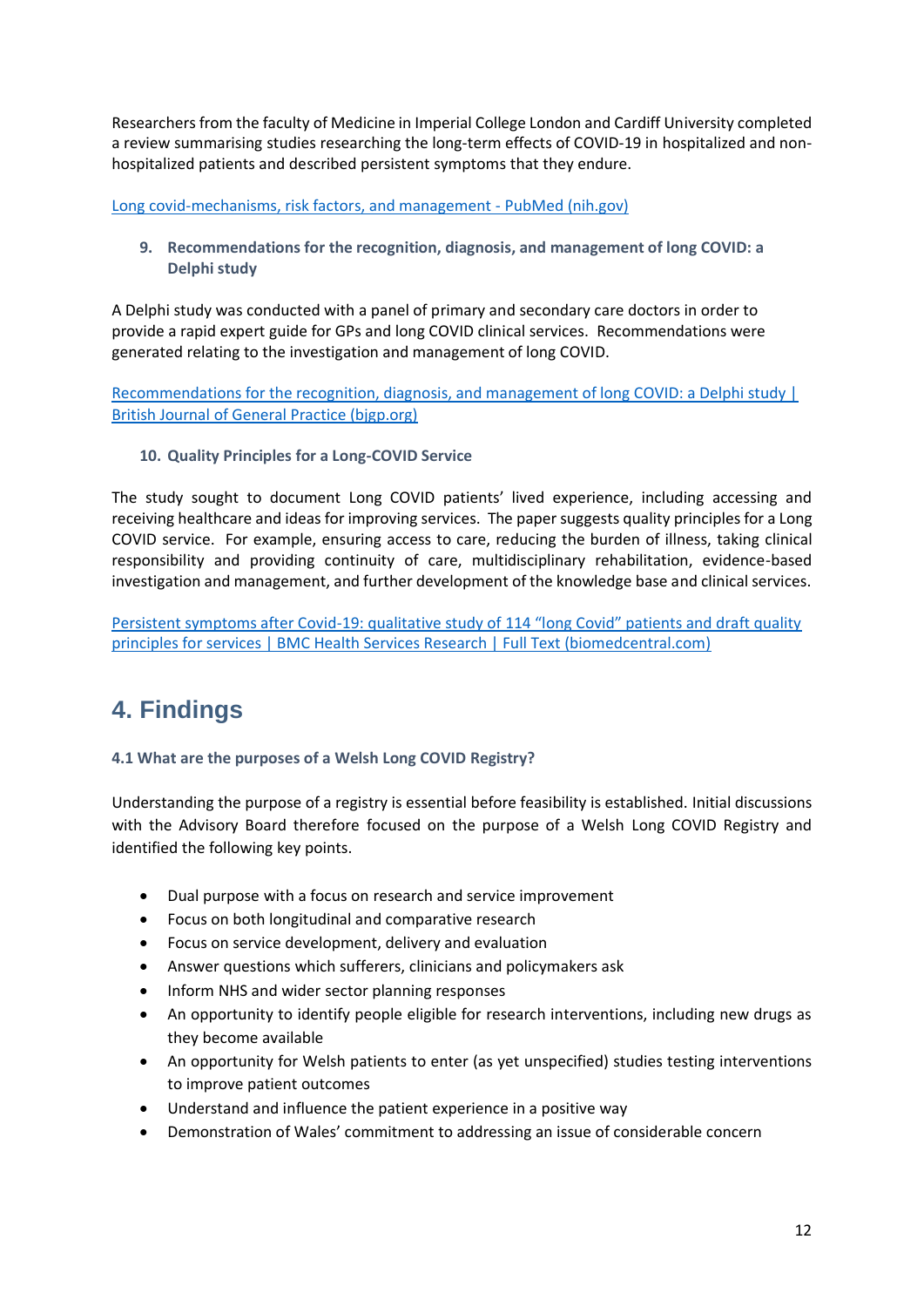# **4.2 Why establish a Welsh Long COVID Registry?**

The following information was derived from the initial meetings of the Wales Long COVID Registry advisory board and publications from key organisations such as PHW, NICE, WHO and the Academy of Medical Sciences (AMS). It outlines the key reasons why a Welsh Long COVID Registry should be established.

*"I think it would be difficult to assume that there would be no longer-term neurological sequelae and, as a result, some kind of cohort mechanism to capture and monitor these people over time might prove to be immensely valuable"*

## Sir John Bell

- **Long term monitoring** an opportunity for long term monitoring and mapping of the disease to understand the prevalence, range, aetiology, severity, duration and sequelae of Long COVID
- **Building a database –** the opportunity to build a database over time that could be used for varying purposes including research and service improvement to improve the patient experience
- **Understanding the effects of variants and waves** it has potential to look at the effects of various waves and variants of Long COVID, including wave one patients who lacked access to COVID-19 testing
- **Service development and improvement for patients** an opportunity for service development configurations and health outcomes to have equal priority to research for the benefit of the patient
- **Treatment stratification and provision**  it provides an opportunity to stratify different treatments and provision of treatment options for sufferers in a prudent manner
- **Support for healthcare professionals** there is an opportunity to support healthcare professionals in primary and secondary care, particularly GPs if fast track voluntary information is available
- **Collaboration with third sector and community access** linkages with third sector and access to communities through initiatives such as voluntary patient groups
- **Patient care and promotion of rehabilitation and occupational support** to support patient care, rehabilitation and returning to work with the infrastructure to support this
- **Collaboration with current services, databases and stakeholders** utilisation of and collaboration with current services, databases and stakeholders to avoid duplication of effort and promote data efficiency (see Annex 6)
- **Formulation of an exemplar voluntary registry framework** for Public Health Wales and other diseases

*"A specific attempt to capture a population of these individuals and follow them over time, perhaps thinking about interventions that they might find helpful, would be of considerable benefit"*

Sir John Bell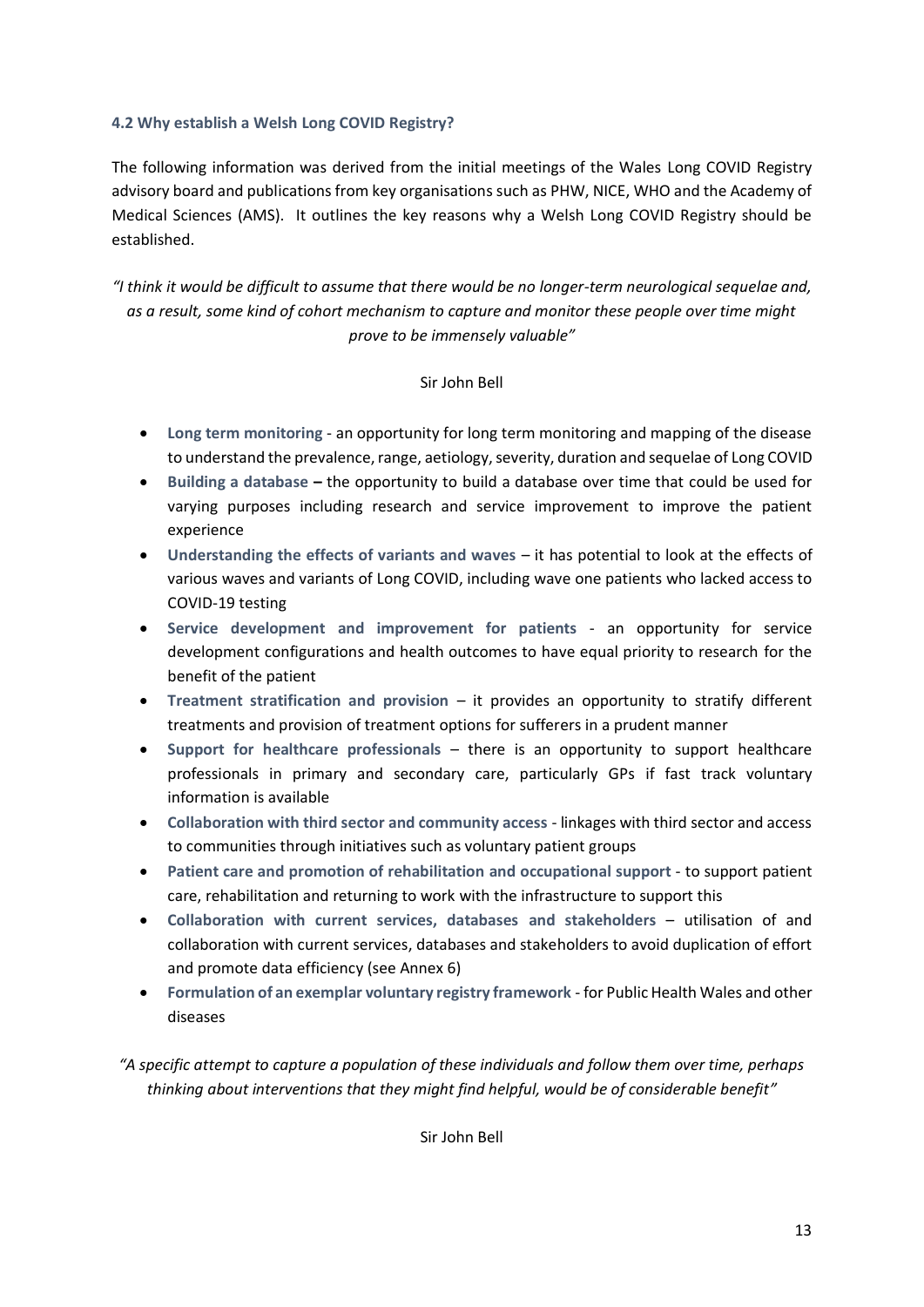### **4.3 How do we set about establishing a Welsh Long COVID Registry?**

A key focus of the meetings of the advisory board was to understand how to set about establishing a Welsh Long COVID Registry. The following summarises the key findings of these discussions with the expert panel and patient representatives:

## **How do we get there?**

- Understand the context of a Long COVID Registry
- Explore organisations and systems that provide support for Long COVID
- Map existing data sets and linkages
- Clarify existing roles and responsibilities
- Potential opportunities for Long COVID Registry
- Defined purpose of the registry
- Identify lead co-ordinator, collaborators and resources
- Clarify the inclusion criteria
- Agree on data flows and linkages required for the registry
- Consideration of consent, ethics and data security
- Finalise option appraisal and potential registry framework
- Interventions and feedback for patients and key stakeholders
- Clearly defined registry outcomes

#### **4.4 Co-production with Patients**

In total five patient representatives were involved with the Long COVID Registry Advisory Board. The following outlines the experiences and perspectives from the patient representatives:

### **4.4.1 Patient Experience of Long COVID**

*"So many people do feel really abandoned"* 

### Patient Representative

- **Patients feel disempowered and betrayed** patients felt betrayed and not listened to, the general lack of control and very little support, services and options designed to help and support Long COVID patients (outside of being an inpatient) was considered disempowering and exhausting. Patients described feeling lost and like a burden.
- **Daily impact of Long COVID**  it is incredibly difficult to communicate the impact of Long COVID on the lives of patients and the scale of the problems which people are experiencing. These need to be addressed.
- **Challenges of Long COVID**  challenges include the struggle to get through each day, occupational concerns, caring for family and dependents, navigating the healthcare system and barriers to being heard.
- **Difficulty accessing care** patients found it difficult to access healthcare professionals, appropriate investigations and baseline tests to properly assess for Long COVID.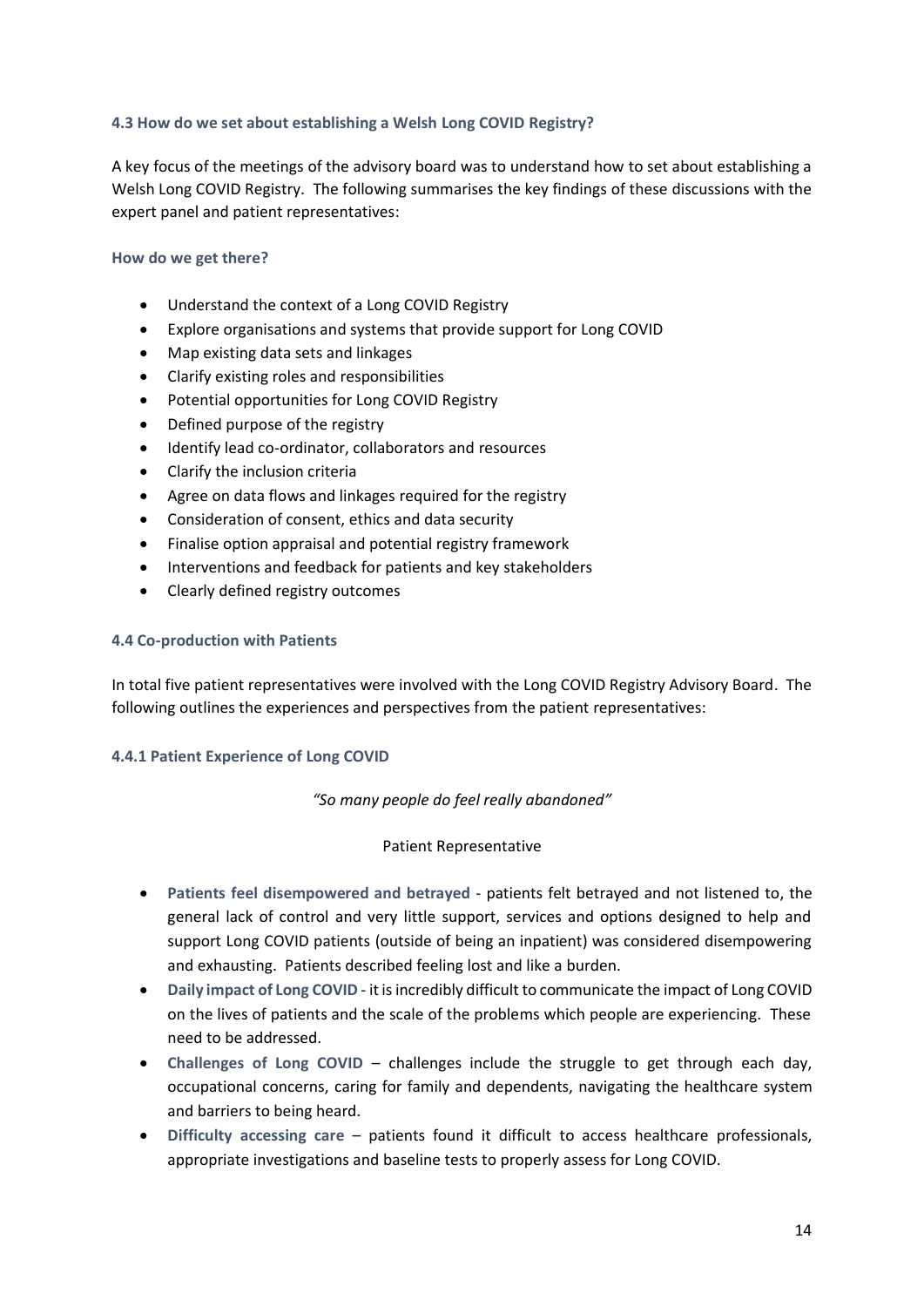- **Complexity of Long COVID** the complexity of this illness needs to be captured. The symptoms, signs and findings of Long COVID are wide-ranging and unpredictable. This has implications for the complexity of treatment and support.
- **Unknown long-term implications** the future risks and complications of Long COVID (e.g. cardiac, neurological and respiratory) are unknown and patients feel as though there is nowhere to seek answers. Undiagnosed damage to organs and the neurotropic nature of Long COVID creates concerns for the future.
- **Definitional limitations**  the recent WHO post-COVID condition clinical case definitioniii is limited according to patients. Other diseases such as diabetes and pulmonary embolism can co-exist, it does not mean that the original diagnoses of Long COVID no longer exists. The word 'persisting' within the NICE Long COVID definition is also queried. It is not a simple continuation of COVID-19, but often a second illness that often starts after a period of time.
- **Trialling of common treatments and simple safe medicines** options should be provided to look at and observe common treatments. For example, anti-coagulates and low-risk interventions such as the use of inhalers to treat the symptoms of Long COVID.

# **4.4.2 Patient Perspectives on a Long COVID Registry**

*"There are people out there who are genuinely suffering and struggling, not understanding what is going on with them, and they would be only too pleased to participate in a registry"*

### Patient Representative

- **Importance of a registry** there are a lot of unanswered research questions in relation to Long COVID. Patients urged the importance of developing a working and comprehensive registry to identify these areas and to provide answers. It will help to measure the scale of the task, determine resources needed and provide a cohort of people willing to engage in treatment and management interventions.
- **A need to go beyond existing datasets** the registry cannot rely only on existing datasets as they will not identify all Long COVID patients. Many patients have had disjointed care, sought private care and some have given up seeking help.
- **NHS collaboration** if the purpose of the registry is research and service provision it needs to be in collaboration with the NHS. This will allow integration with services and access to the necessary expertise to enact positive change in the management and treatment of Long COVID.
- **Accurate GP coding** is critical for a Long COVID registry.
- **Pattern recognition and the combination of symptoms** the pattern and combination of symptoms that define Long COVID is important and something that the registry should address.
- **Self-referral –** the potential for self-referral into a registry was deemed essential by patients for equity of access and to include the population of people suffering from Long COVID symptoms without a diagnostic test.
- **Working with patient groups** co-production with patient groups such as LongCovidWales, the Long Covid Doctors' groups and connections thereafter to reach those not technologically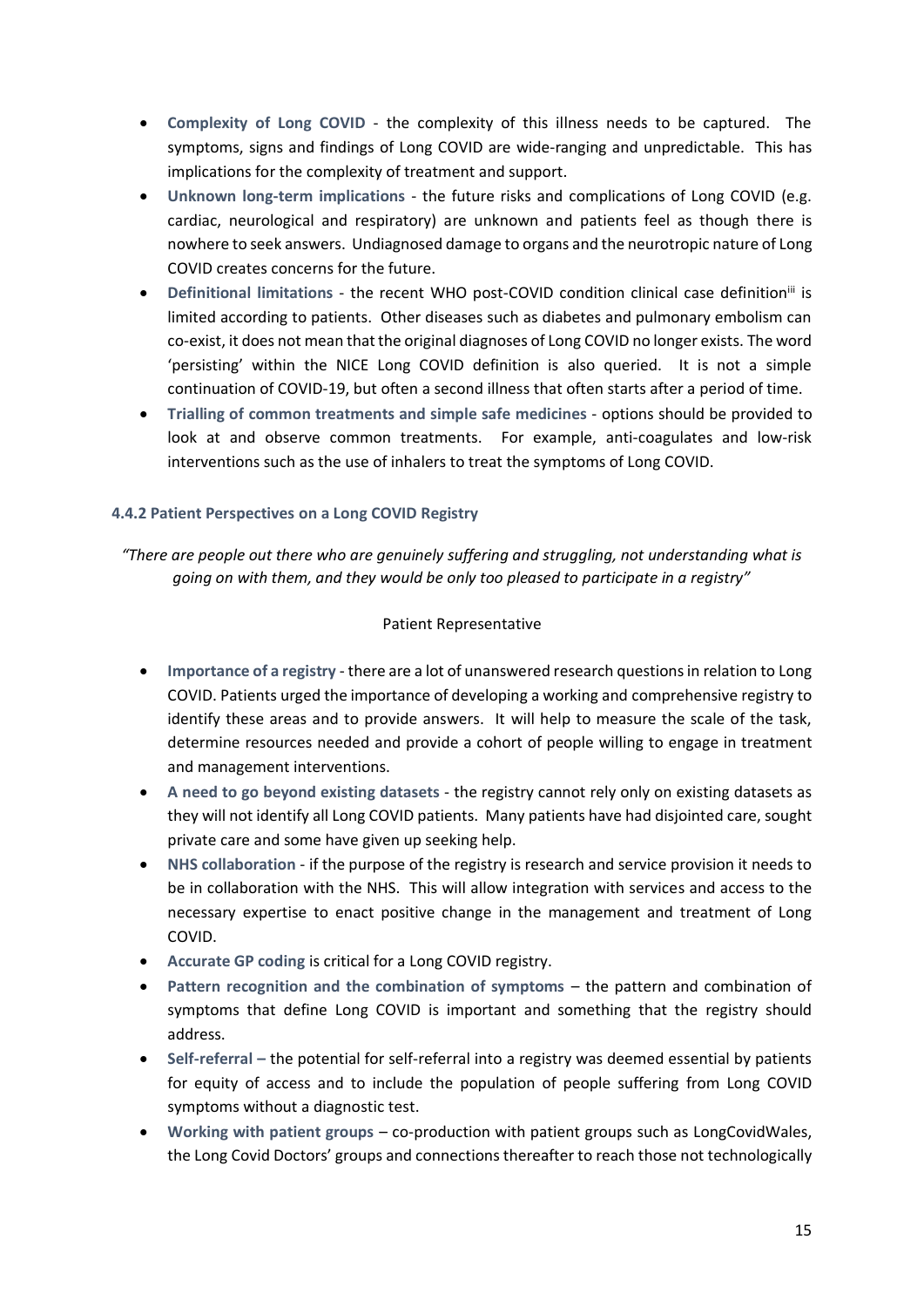able was identified as an essential mechanism for self-referral and for the development of a comprehensive registry.

- **Avoiding duplication of data –** patients are often recruited to multiple apps and databases. There will need to be a robust means of merging datasets if records and entries are recorded from different apps and databases to avoid duplication of data.
- **Limitations of apps -** many Long COVID patients stopped using the ZOE app. Navigation of the app and correct input of data was perceived to be complex, particularly when feeling unwell.
- **Limitations of focusing on pathology** patients on Long COVID rehabilitation programmes may have had diagnostic tests but cannot pinpoint a pathology. If looking at interventions exclusively for people with a particular pathology, it may exclude a significant proportion of individuals who would otherwise warrant an intervention of some sort.

# **5.0 Option Appraisal**

Through the expert advice of the Advisory Board and real-life experiences of patient representatives, the following options were identified in order to inform decision making and contribute key recommendations to understand the feasibility of setting up a Long COVID Registry in Wales.

# **5.1 Welsh Long COVID Registry Options**

# **Table 3: Wales Long COVID Registry Options**

| Option 1        | Do nothing and carry on as we are                                                                                                                               |
|-----------------|-----------------------------------------------------------------------------------------------------------------------------------------------------------------|
| <b>Option 2</b> | Consolidate existing databases (DHCW/SAIL/HWW/ONS/PHW) using existing<br>architecture                                                                           |
| Option 3        | Consolidate existing databases (DHCW/SAIL/HWW/ONS/PHW) and recruitment of<br>self-referred population with a communication strategy for the benefit of patients |
| Option 4        | New programme and primary data collection (funding required)                                                                                                    |

# **5.2 Evaluation of Welsh Long COVID Registry Options**

The four options proposed have been analysed according to the scale presented in Annex 7. This included eight criteria deemed as essential for a Long COVID Registry in Wales: cost, interoperability, service improvement, research, feasibility, patient-focused, sustainability and certainty of funding, and flexibility. The option appraisal was validated by the expert panel and patient representatives. The following table provides an overview of the pros and cons of each of the options. Further details can be found in Annex 8.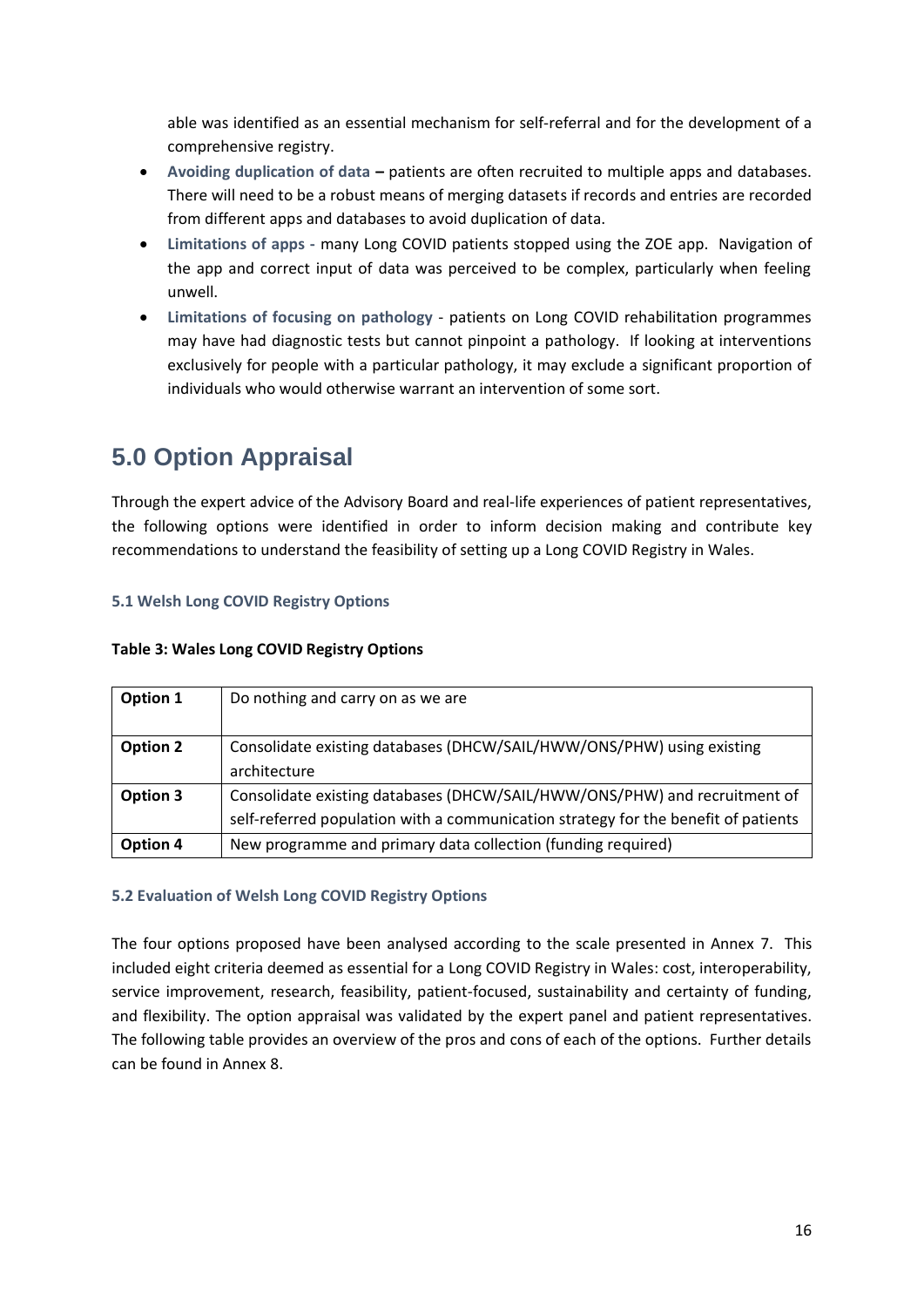**Table 4: Wales Long COVID Registry Option Appraisal Summary**

| <b>Options</b>                                                                                                             | <b>Pros</b>                                                                                                                                                                                                                                   | Cons                                                                                                                                                                                                                                                                                        |
|----------------------------------------------------------------------------------------------------------------------------|-----------------------------------------------------------------------------------------------------------------------------------------------------------------------------------------------------------------------------------------------|---------------------------------------------------------------------------------------------------------------------------------------------------------------------------------------------------------------------------------------------------------------------------------------------|
| <b>Option <math>1 - Do</math></b> nothing                                                                                  | $\checkmark$ Low cost<br>High feasibility<br>✓<br>$\checkmark$ Average research<br>capabilities                                                                                                                                               | X Low interoperability with<br>other databases<br>X Not focused on service<br>improvement<br>X Does not address patient<br>needs currently<br>X Not sustainable<br>X No flexibility to respond to<br>changing needs                                                                         |
| <b>Option 2 - Consolidate</b><br>existing databases                                                                        | Moderately low cost<br>✓<br>$\checkmark$ High feasibility<br>$\checkmark$ Good research capabilities<br>$\checkmark$ Average in terms of<br>financial sustainability                                                                          | X Low patient focus<br>X Lack of certainty over<br>funding due to yearly funding<br>cycles<br>X Low flexibility to respond to<br>changing needs<br>X Use of existing databases will<br>exclude many people suffering<br>with Long COVID<br>X Outstanding ethical and data<br>considerations |
| <b>Option 3 - Consolidate</b><br>existing databases and recruit<br>self-referred population with<br>communication strategy | $\checkmark$ High interoperability<br>between databases<br>Strong focus on service<br>✓<br>improvement<br>$\checkmark$ Strong focus on research<br>$\checkmark$ Very flexible to respond to<br>changing needs                                 | X Average cost due to<br>recruitment of self-referred<br>participants and<br>communication strategy<br>X Average feasibility and<br>sustainability due to the<br>potential cost and uncertainty<br>of funding for key databases<br>X Outstanding ethical and data<br>considerations         |
| Option 4 - New programme<br>and primary data collection                                                                    | High interoperability would<br>be built in as a requirement<br>$\checkmark$ High focus on research and<br>service improvement<br>would be integrated<br>$\checkmark$ Flexibility built into this<br>programme to respond to<br>changing needs | X Very high development and<br>implementation cost<br>X Low feasibility due to the<br>high cost and current strain on<br>resources<br>X Low sustainability and<br>certainty of funding                                                                                                      |

# **6.0 Option 3 - Consolidate existing databases and recruit self-referred population with a communication strategy**

The option appraisal indicates that Option 3 is the most feasible route to establish a Long COVID Registry in Wales. The option appraisal was confirmed and validated by the expert panel and patient representatives during the final official meeting on November 16<sup>th</sup>, 2021 (see Annex 9). The information below provides further detailed information to support the Option 3 proposal.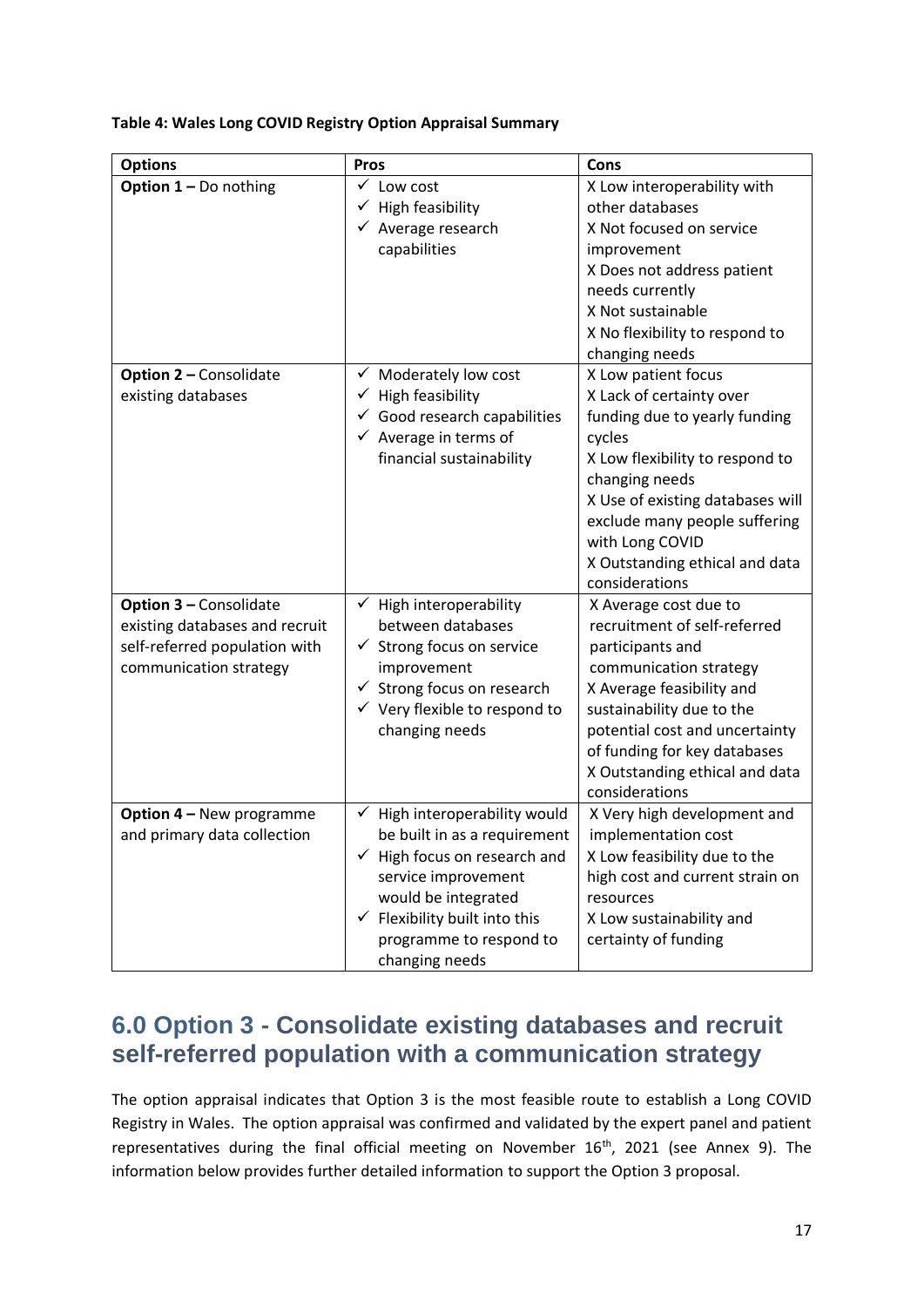## **6.1 Consolidation of Existing Databases and Access to Data**

Access to data and information is core to any registry, both retrospectively and prospectively, as is the ability to utilise data to inform research, service improvement and patient care. The consolidation of existing databases held within different organisations would allow a unified approach to access data to inform a Long COVID Registry.

Digital infrastructure and linkage are key to the success of a registry. The first stage of Option 3 is therefore the consolidation of existing databases and resources with data related to Long COVID. This is following recognition from the Advisory Board that there is a current disconnect and need for enhanced coordination of digital resources, databases and systems that support Long COVID in Wales. In order to inform a Long COVID Registry, several key collaborators have been identified. However, it is important to note that funding for SAIL, HWW and the ONS is confirmed annually and therefore sustainability of funding is a major outstanding consideration.

The following outlines further details on what each of the different organisations can contribute to a Long COVID Registry.

## **DHCW**

Digital Health and Care Wales (DHCW) is the national organisation building and designing digital services for health and care in Wales. They have a leading role in delivering the national programmes needed for modern technology-enabled healthcare and through the Digital Services for Patients and Public (DPSS) are developing an NHS Wales app. This app is described as a "one-stop" shop for health and care and will allow anyone with a smartphone or tablet to manage their health and have access to important information. DHCW are already a Trusted Third Party (TTP) that inform SAIL datasets through reliable record matching. Due to the embeddedness of DHCW within the NHS, the consequent sustainability of funding and existing collaborations with current datasets, it is recommended that they would be suitably placed as the coordinating body for a Long COVID Registry in Wales. This would provide greater clarity and coordination across agencies.

About us - [Digital Health and Care Wales \(nhs.wales\)](https://dhcw.nhs.wales/about-us/) Digital Services for Patients and Public - [Digital Health and Care Wales \(nhs.wales\)](https://nwis.nhs.wales/systems-and-services/for-patients-and-citizens-of-wales/digital-services-for-patients-and-public/)

### **SAIL**

The SAIL databank has 10 years of experience as a leader in the field of data linkage. They have access to billions of anonymised person-based records combined with a complete data linkage and analysis toolset that helps researchers answer important questions for the benefit of society. For example, to improve health, wellbeing and services. They are ISO certified and adhere to strict compliance and legal requirements surrounding the use of person-based data. SAIL has access to positive PCR test data for Covid-19 as aligned with DHCW, PHW and HWW. However, they are primarily funded for the storing of datasets, therefore any requirements for the analysis or mining of data in relation to the Long COVID Registry will require additional investment.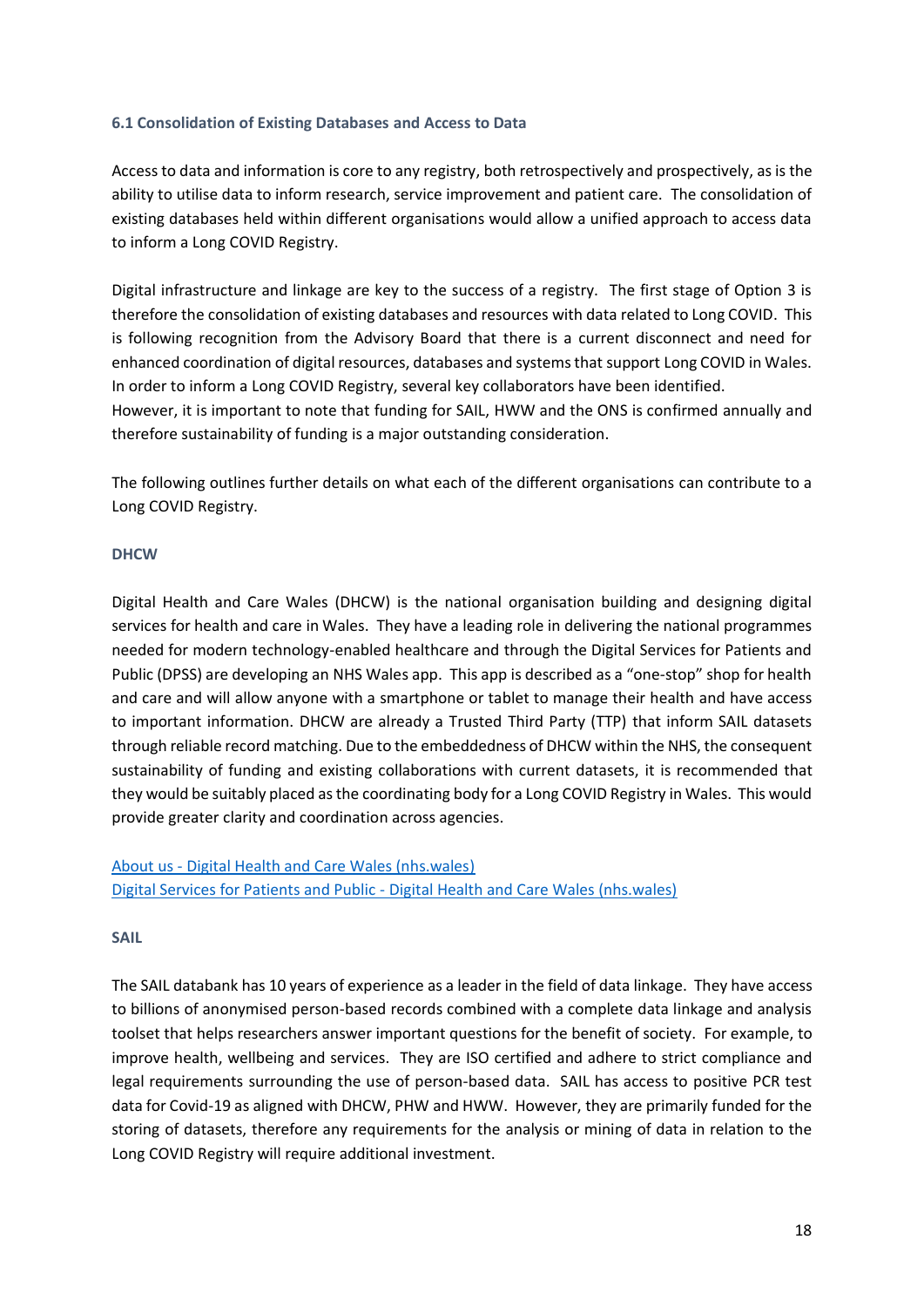#### **HWW**

Healthwise Wales' core business as a research database and platform, is in recruitment to studies from the population of Wales through generic core modules and bespoke questionnaires. They have significant experience of recruiting from the Welsh Population to research studies and linking this prospectively collected data via SAIL through health record linkage. This is on the SeRP portal as a trusted research environment. They have ethics approval and therefore invite participants (approximately 42,000 at present) to consent to their record linkage and to be re-contacted for future studies of interest. Importantly, they also have the ability to advertise or action registrations and data collection via mobile technology, including web applications. HWW have experience of effective recruitment to COVID-19 studies, although this is for the purpose of research and not service improvement. As with all of the databases, the funding for this platform is low in sustainability due to the unpredictability of the yearly funding cycle. However, due to existing partnerships and wellestablished operational processes with SAIL and DHCW, it would be logical and cost-effective to utilise the HWW platform to inform the Long COVID registry.

#### Home - [HealthWise Wales \(gov.wales\)](https://www.healthwisewales.gov.wales/)

#### **ONS**

The Office of National Statistics (ONS) collects, analyses and disseminates statistics about the UK's economy, society and population. They are currently responsible for collecting data for the COVID-19 Infection Survey as one of the largest data collections outside of the Census, although this can only be used for statistical analysis and research and not operational purposes such as service delivery and improvement. The COVID-19 Infection Survey data is already available and random sampling means that data is approximately representative of the population. Those without prior COVID-19 infection are also included, which allows for a control group to be selected for analysis. Additionally, participants are regularly tested, allowing for most infections (including those who were asymptomatic at the acute phase) to be picked up after study enrolment. However, the data is only collected for a small sample of the population and the COVID-19 Infection Survey comprises of approximately 20,000 participants in Wales, of whom only 1.4% would currently describe themselves as having Long COVID. Additionally, the COVID-19 Infection Survey is only funded until the end of the financial year, with the future of surveillance studies for COVID-19 unclear.

#### Home - [Office for National Statistics \(ons.gov.uk\)](https://www.ons.gov.uk/)

#### **PHW**

PHW is the national public health agency in Wales that exists to protect and improve health and wellbeing and reduce health inequalities for people in Wales. They report to the Minister for Health and Social Service and have seven strategic priorities to 2030, including to 'protect the public from infection and environmental threats to health'. PHW have access to COVID-19 data that could be of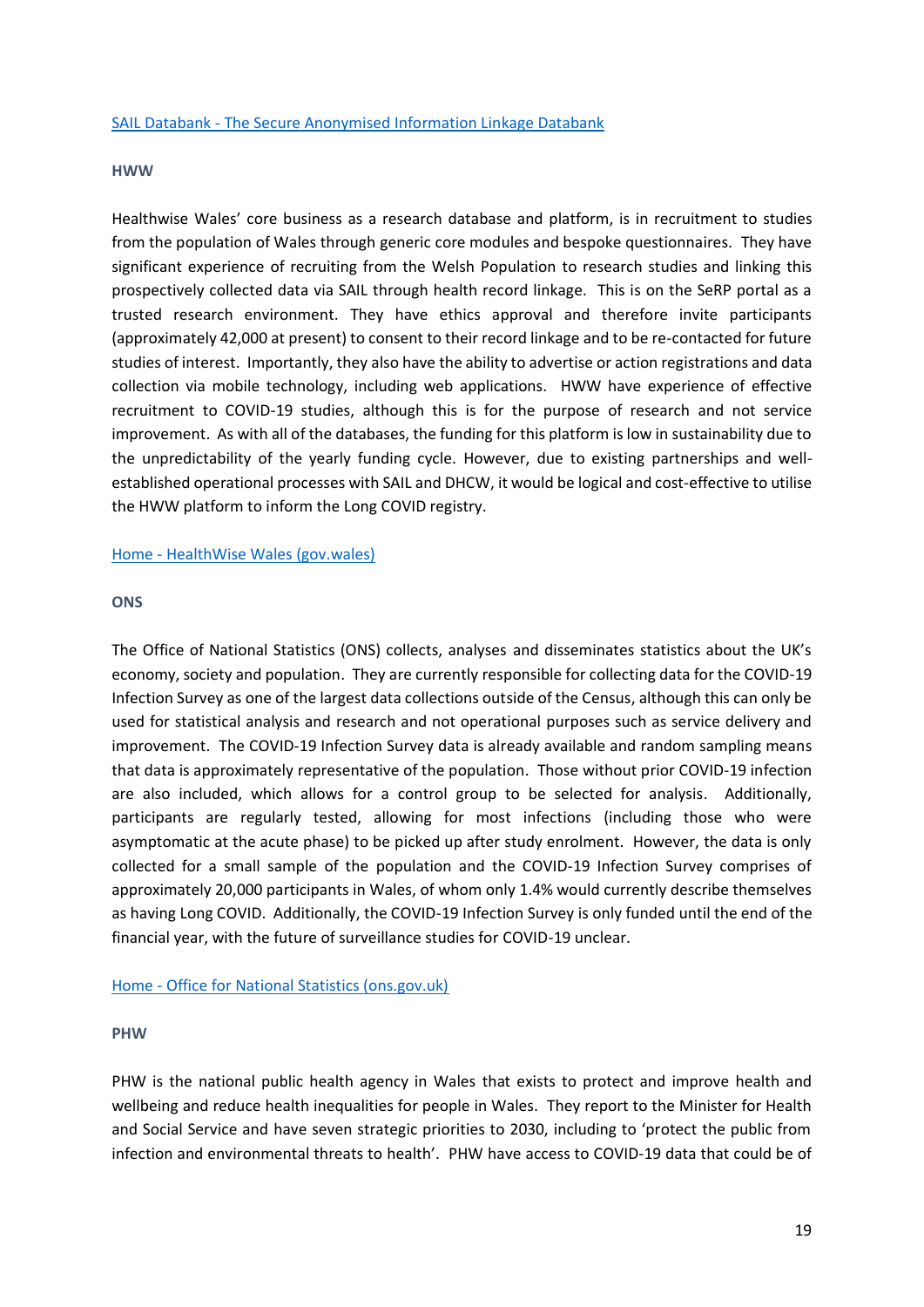benefit to a Long COVID Registry and as the national public health agency of Wales should be considered as a key collaborator.

# Home - [Public Health Wales \(nhs.wales\)](https://phw.nhs.wales/)

# **6.2 Recruitment of Self-Referred Population**

Expert and patient feedback identified the importance of going beyond existing datasets for a Long COVID Registry (see Section 4.4). Whilst the inclusion and coordination of these datasets is extremely important for the registry, they do not identify all Long COVID patients. For example, to date, large scale studies and databases rely on the recruitment of patients whilst attending or being discharged from hospital or attending their GP. In order to adjust for recruitment bias, promote equity of access for the Long COVID Registry and overcome issues related to Personally Identifiable Information (PII), Option 3 included the recruitment of a self-referred population of Long COVID sufferers.

The concept is to recruit large numbers of the population who self-identify as having Long COVID to create a hybrid system with existing databases. Potential registry users could be approached through a public health campaign, current healthcare systems, platforms such as HWW, apps, patient groups, social media, employers and social enterprises in order to embed a larger number of recruited individuals with Long COVID symptoms and necessary controls. These users could be embedded within a total population electronic cohort using the ConCOV (controlling COVID through data linkage) platform using the SAIL databank. This would capture traditionally hard to reach, vulnerable groups and achieve a more representative estimate of population burden and need.

### **6.3 Communication Strategy**

The communication and marketing strategy is an integral aspect of Option 3. This will allow the registry to contribute to service improvement. The purpose of this function is to:

| 1. | Engage with long COVID patients to ensure their views and experiences are properly      |
|----|-----------------------------------------------------------------------------------------|
|    | addressed                                                                               |
| 2. | Identify and highlight how to access local and national services for care and treatment |
| 3. | Provide rapid feedback to patients, clinicians and policymakers                         |
| 4. | Market UK trials and recruit patients into interventions to improve outcomes            |

### **6.4 Technology and Apps**

The optimisation of technology and use of a large-scale electronic collection device will be essential for a Long COVID Registry. Digital Services for Patients and Public (DPSS) have been identified as a suitable team to inform this work for a Long COVID Registry as developers of the NHS Wales App. Apps, reporting devices and artificial intelligence could also be utilised for data retrieval and to capture lost information for the self-reported population referred to above. The possibility to use existing apps such as the ZOE app and Scienap to import large numbers of people to the Long COVID Registry should be explored. SAIL has successfully imported links on large numbers of people through the ZOE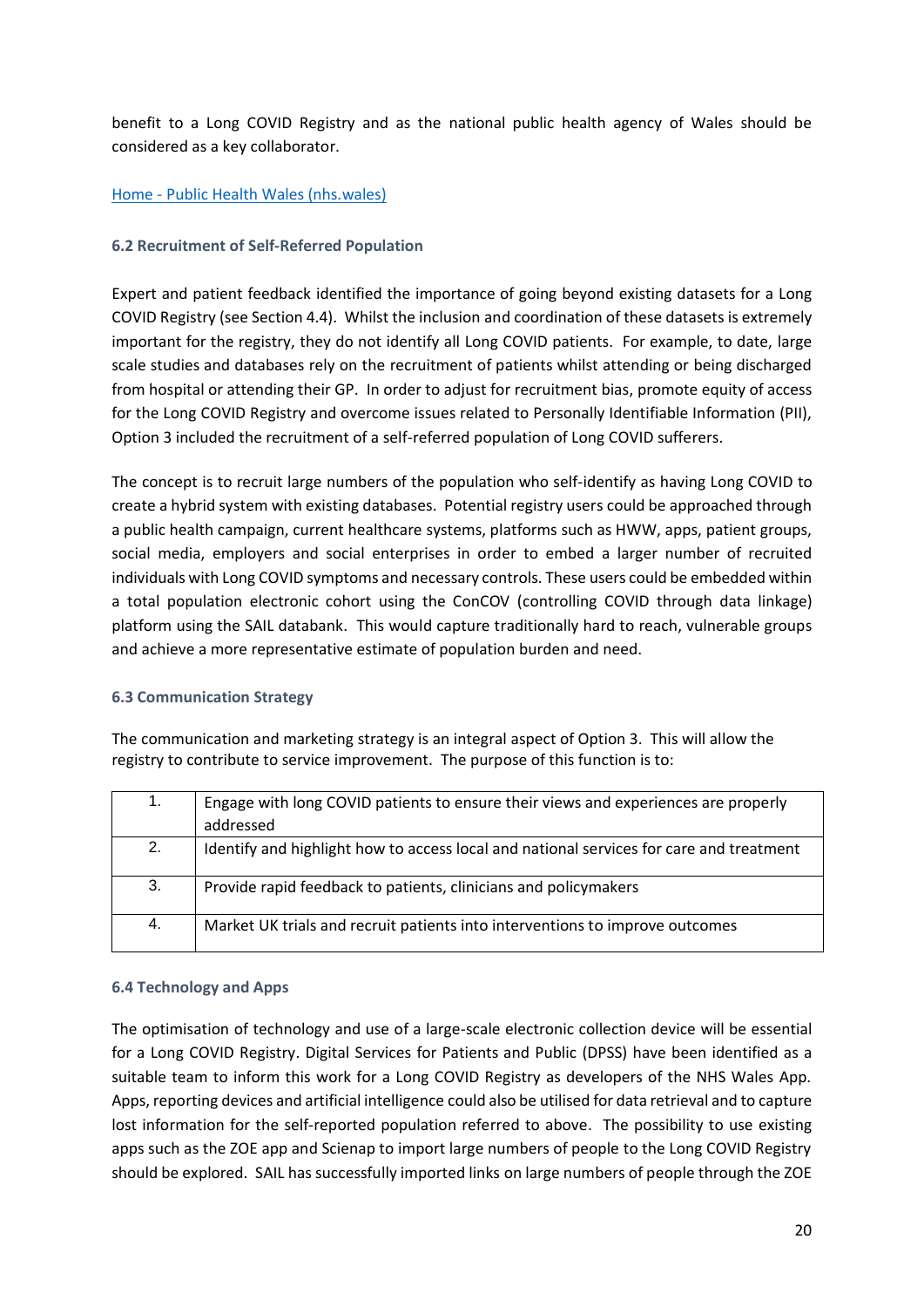app, but matching rates were approximately 50% due to limited fields. Feedback from patient representatives also suggest that patient engagement and perceived value with the ZOE app is restricted (see Section 4.4). Scienap is currently used within the Hywel Dda Health Board in order to deliver the CHAI app, there is a possibility that this could be expanded for the purposes identified above, or a new app developed by DSPP for the Long COVID Registry, aligned with the NHS Wales App. However, there would need to be robust measures in place to merge and avoid duplication of data. Digital literacy and IT availability would also need to be considered for accessibility to the registry.

# **6.5 Patient Consent**

Accessing and using patient information for a variety of uses is subject to strict governance, confidentiality and accountability regulations.

The Health Service Control of Patient Information (COPI) Regulations 2002 allows the processing of Confidential Patient Information (CPI) for specific purposes. Regulation 3 provides for the processing of CPI in relation to communicable diseases and other threats to public health and in particular allows the Secretary of State to require organisations to process CPI for purposes related to communicable diseases. The COPI notices cover a range of purposes related to diagnosing, managing, and controlling the spread of communicable diseases. For COVID-19 purposes this could include but is not limited to:

- Understanding COVID-19 and risks to public health, trends in COVID-19 and such risks, and controlling and preventing the spread of COVID-19 and such risks
- Identifying and understanding information about patients or potential patients with or at risk of COVID-19
- Delivering services to patients, clinicians, the health services
- Research and planning in relation to COVID-19

The notice covers confidential patient information. This means any data, regardless of its identifiability, which is being used for the purposes set out above is covered. It will all be treated in line with the principles of the General Data Protection Regulation (GDPR) - fairly, lawfully and securely. COPI notices have now been extended until the end of March 2022 to help give healthcare organisations and local authorities the confidence to share the data needed to respond to COVID-19.

The information outlined above provides a time-limited opportunity for a Long COVID Registry, unless the notice is extended beyond March 2022. However, within this timeframe it would be possible to identify, contact and gain consent from identified individuals to enter them into a Long COVID Registry and longitudinal study. This consent would continue beyond the COPI relaxation for COVID-19 and would resolve potential issues with PII and the retrospective identification of individuals who have had Long COVID. Beyond the COPI relaxation for COVID-19, a prospective recruitment methodology would be required.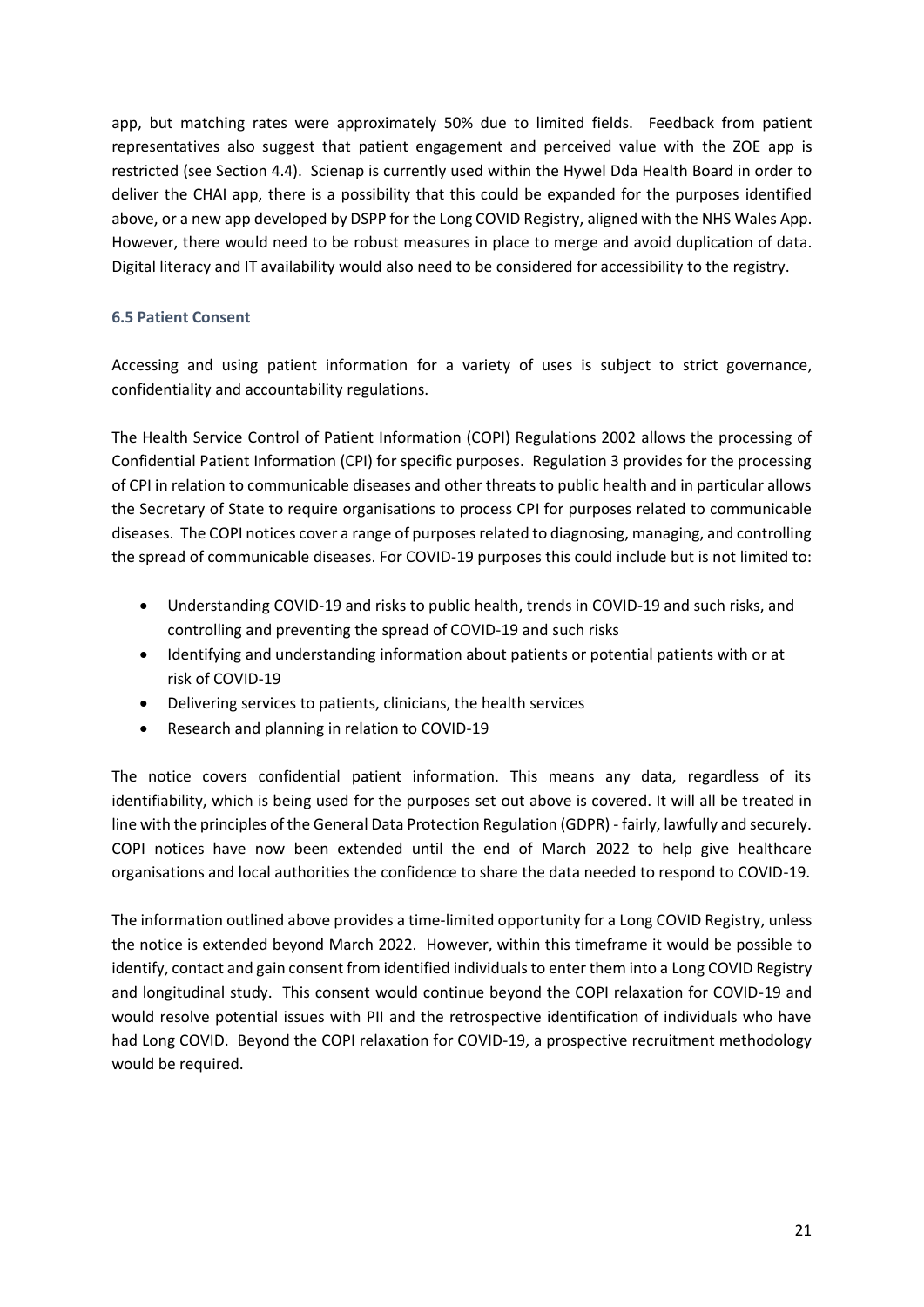# **7.0 Potential Long COVID Registry Framework**

The following provides a potential framework of how a Long COVID Registry could be established in Wales. The diagram and table of supplementary information below is informed by the Advisory Board.

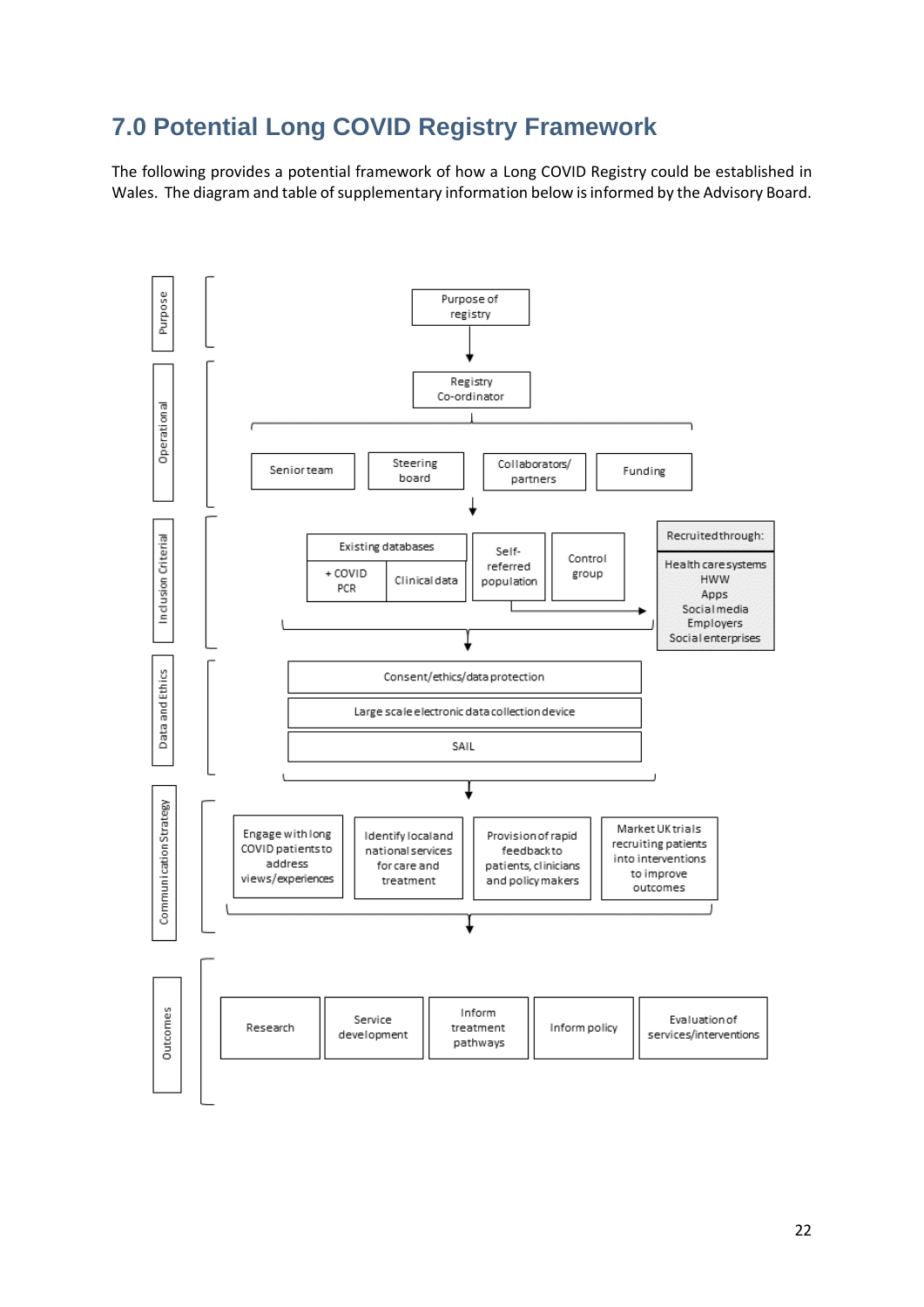<span id="page-22-0"></span>

| <b>Potential Long COVID Registry Framework</b> |                                                                                                   |  |
|------------------------------------------------|---------------------------------------------------------------------------------------------------|--|
| <b>Purpose</b>                                 | Dual purpose of research and service improvement.<br>$\overline{\phantom{0}}$                     |  |
|                                                | Most registries are observational, but for a dual-purpose and                                     |  |
|                                                | interventional registry, the ability to be dynamic and respond to                                 |  |
|                                                | changing needs is essential.                                                                      |  |
|                                                | Collaboration with the NHS is required to achieve the above.<br>$\overline{\phantom{a}}$          |  |
|                                                | See Annex 10 for potential strategic priorities of the registry.                                  |  |
| <b>Operational</b>                             | DHCW to coordinate registry.<br>$\blacksquare$                                                    |  |
|                                                | Recruitment of senior team and steering board.                                                    |  |
|                                                | Key collaborators and partners include the NHS, SAIL, HWW, ONS, PHW                               |  |
|                                                | and HCRW.                                                                                         |  |
|                                                | Identification of funding is essential.<br>۰.                                                     |  |
| <b>Inclusion</b>                               | COVID positive test results, GP referral, clinical diagnosis and data<br>$\overline{\phantom{0}}$ |  |
| criteria                                       | including serology, T-cells and antibodies.                                                       |  |
|                                                | Self-referred population and controls as outlined in Option 3 to address                          |  |
|                                                | recruitment bias and promote equity of access. A public health                                    |  |
|                                                | campaign is suggested to assist with recruitment to the registry.                                 |  |
|                                                | Paediatric cases should be captured.                                                              |  |
|                                                | -                                                                                                 |  |
| Data and ethics                                | Accurate GP coding is essential.                                                                  |  |
|                                                | Data to be processed by DSPP, DHCW and SAIL through a large-scale<br>$\blacksquare$               |  |
|                                                | electronic data collection device such as the NHS Wales App.                                      |  |
|                                                | Data analysis should be prospective and retrospective, and the use of                             |  |
|                                                | AI considered.                                                                                    |  |
|                                                | Consent, ethics and data protection to be considered in detail upon                               |  |
|                                                | registry confirmation.                                                                            |  |
|                                                | The use of personally identifiable information for COVID-19 can be<br>$\overline{\phantom{a}}$    |  |
|                                                | utilised until March 2022 under the relaxation of the Control of Patient                          |  |
|                                                | Information Regulations 2002 and Long COVID sufferers identified and                              |  |
|                                                | consent sought for longitudinal contact.                                                          |  |
|                                                | Data can be extracted from GP practices according to SNOWMED-CT                                   |  |
|                                                | codes.                                                                                            |  |
|                                                | Equality impact statement required.                                                               |  |
|                                                | See Annex 11 for proposed data steps for anonymised data.                                         |  |
|                                                | See reference xvii for minimum data set of a COVID-19 registry system.                            |  |
| Communication                                  | Communication strategy is required for an interventional registry to:                             |  |
| strategy                                       | Engage with patients to address their views and experiences<br>1.                                 |  |
|                                                | Determine the most effective treatment and support and identify<br>2.                             |  |
|                                                | appropriate local and national services for care.                                                 |  |
|                                                | 3. Provide rapid feedback to patients, clinicians and policymakers. Al                            |  |
|                                                | should be utilised for data analysis and rapid feedback, the Life                                 |  |
|                                                | Sciences Hub and DHEW are potential collaborators.                                                |  |
|                                                | 4. Market UK trials that are recruiting patients into interventions (see xviii                    |  |
|                                                | for WCEC summary of Long COVID Research in Wales).                                                |  |
| <b>Outcomes</b>                                | Key outcomes include:                                                                             |  |
|                                                | Research<br>1.                                                                                    |  |
|                                                | 2. Service improvement                                                                            |  |
|                                                | 3. Informing treatment pathways by understanding the diverse                                      |  |
|                                                | symptomatology of Long COVID                                                                      |  |
|                                                | Evaluation of services and interventions<br>4.                                                    |  |
|                                                | 5.<br>Inform policy                                                                               |  |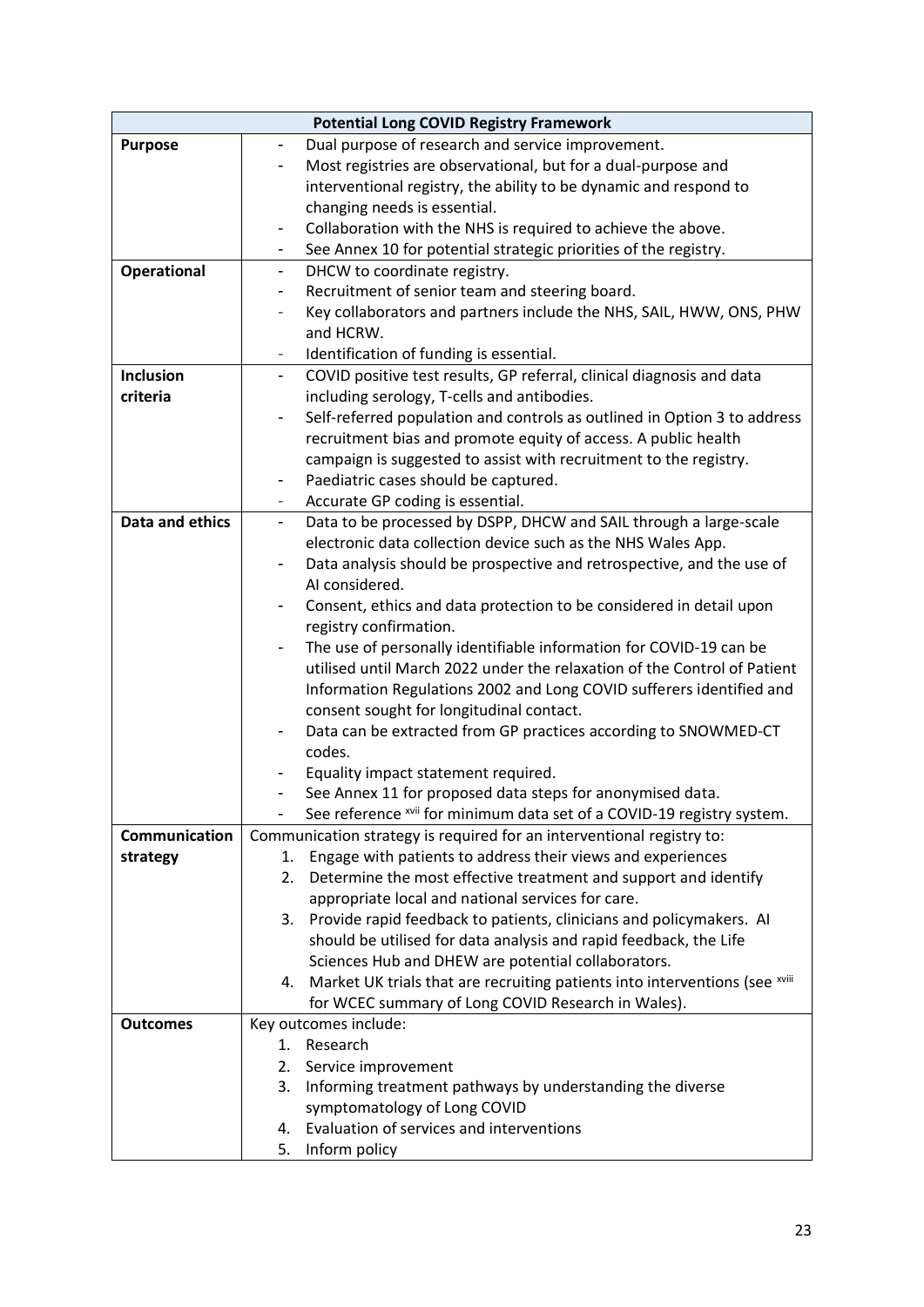# **8.0 Other Issues Considered**

# **1. Resourcing and service improvement**

- Understanding resource challenges and minimal operational and resource requirements. The concept of Prudent Healthcarexix needs to be adopted, and prudent principles adhered to in order to derive the best value from a Long COVID Registry.
- The implications of signposting to services that vary across Wales and already have long waiting lists. Apps, technological support, third sector and utilisation of patient groups such as LongCovidWales have been identified to provide additional support.

# **2. Equitable access for patients to be entered on a Long COVID Registry**

- Inequality in accessing the registry and healthcare services and adjustment for recruitment bias. The recommendation of a self-referred population for the Long COVID Registry recognises the need to support those who do not have a positive PCR test.
- The NHS App in development by DHCW and DSPP will not be available to children, if this app is used for the purposes of a Long COVID Registry this would need to be considered.
- The targeting and inclusion of vulnerable groups such as Black, Asian, minority ethnic and socio-economically deprived groups. An equality impact statement is required and the Long COVID Registry should maximise existing data sets in order to analyse according to all aspects of equality and social disparity. This should be addressed by a method using populationfocused databases, to include:
	- All ages
	- Preschool children and parents
	- School-age children under 16
	- 16-17 year olds (in school, college, training or NEET)
	- 18-24 year olds
	- Working age 25-50
	- $60+$
	- $-70+$
	- Pregnancy and maternity
	- Disabled including learning disabilities
	- Mentally ill
	- Digitally excluded especially those on benefits and living in poverty
	- Black and ethnic minority people
	- Refugees and asylum seekers
	- Prison populations
	- Faith groups
	- LGBTQI+ communities

# **3. Data and ethics**

• Retrospective identification and contact of Long COVID patients through PCR+ COVID-19 test results and clinical diagnosis is not permitted due to issues concerning personally identifiable information.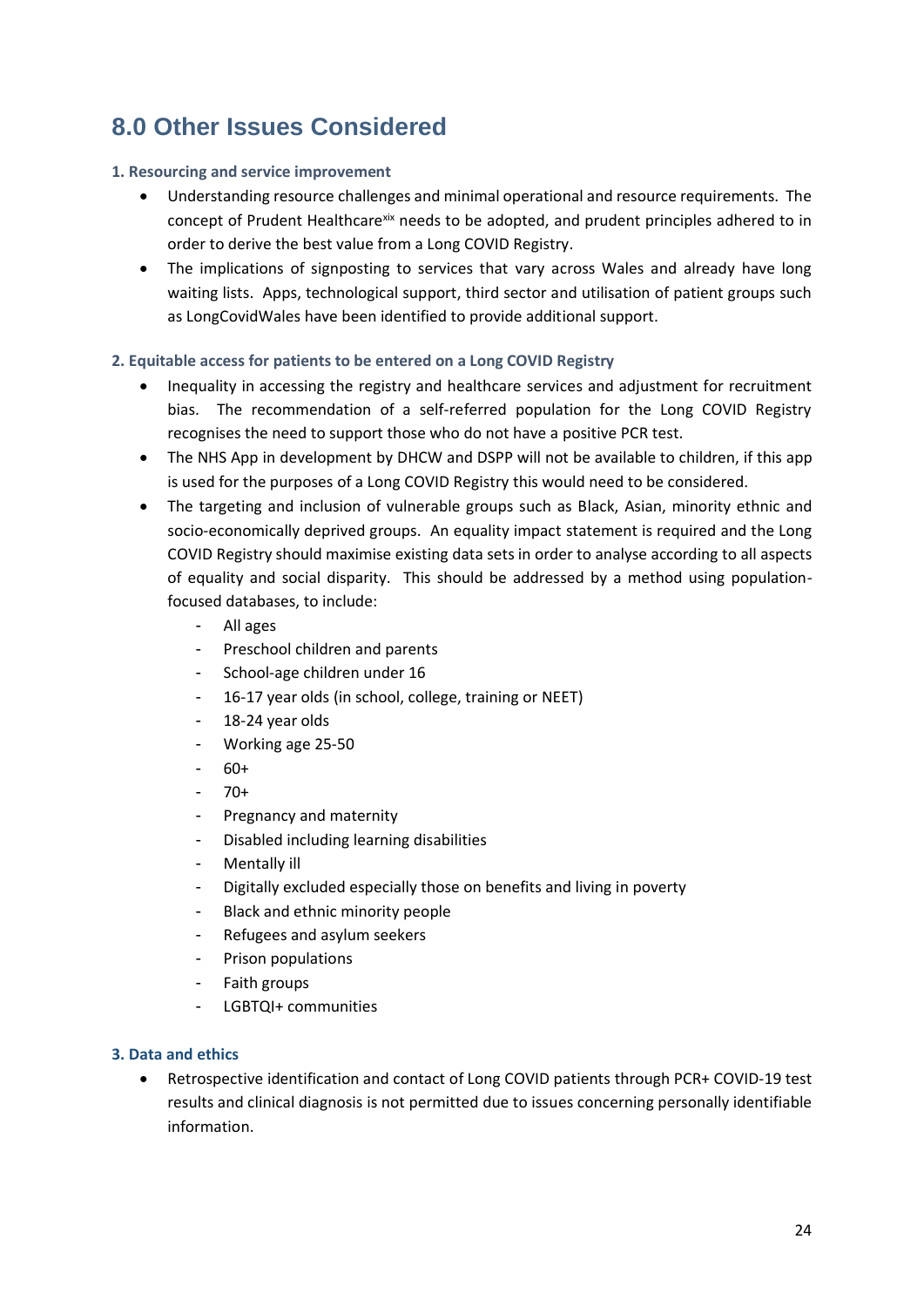• Relaxation of the Control of Patient Information Regulations 2002 for COVID-19 would allow identification and contact of Long COVID sufferers until March 2022. A prospective methodology would be required beyond this point for entry into a Long COVID Registry in Wales.

## **4. Inconsistency in coding of Long COVID**

- Inconsistency in coding of Long COVID and improving the quality of data is an important issue. Addressing the consistency and application of coding Long COVID in primary care specifically, is a key recommendation from the Advisory Board.
- Aggregate data has been extracted per GP practice in relation to post-COVID-19 syndrome (disorder) and ongoing symptomatic disease caused by severe acute respiratory syndrome coronavirus 2 (disorder). GP system suppliers have created local codes to link the SNOWMED-CT codes to aid GP practice data entry.
- The above considerations would allow data to become part of the national data resource and engage in longitudinal analysis of the long-term sequelae and consequences of Long COVID.

### **5. UK relevance**

- The need for networks and links outside of Wales to ensure that the registry has relevance at a UK level. Long COVID patients have already enrolled on UK wide studies and these links will be important for control data.
- The Advisory Board advocates the need for knowledge transfer and collaboration to share developments across borders and wider afield.

# **9.0 Conclusions and Recommendations**

### **9.1 Conclusions**

The findings of this work indicate that there are no known Long COVID registries that have been launched within the UK. Links are being maintained with other UK countries to identify any developments.

The Advisory Board and patient representatives unanimously agreed that there is a need for a Long COVID Registry in Wales, which should have a dual purpose to address research and service improvement.

The utilisation of technology, data linkage and coordination across multiple organisations and sources will be key to success for the registry and enable a greater understanding of the patient experience as it evolves.

The Advisory Board recommends the consolidation of existing databases, recruitment of self-referred population and development of a communication strategy as the optimal model for a registry. A potential framework has been developed to provide further details on how to set up a Long COVID Registry in Wales.

It is proposed that Digital Health and Care Wales would be the most suitable coordinating body to progress this work.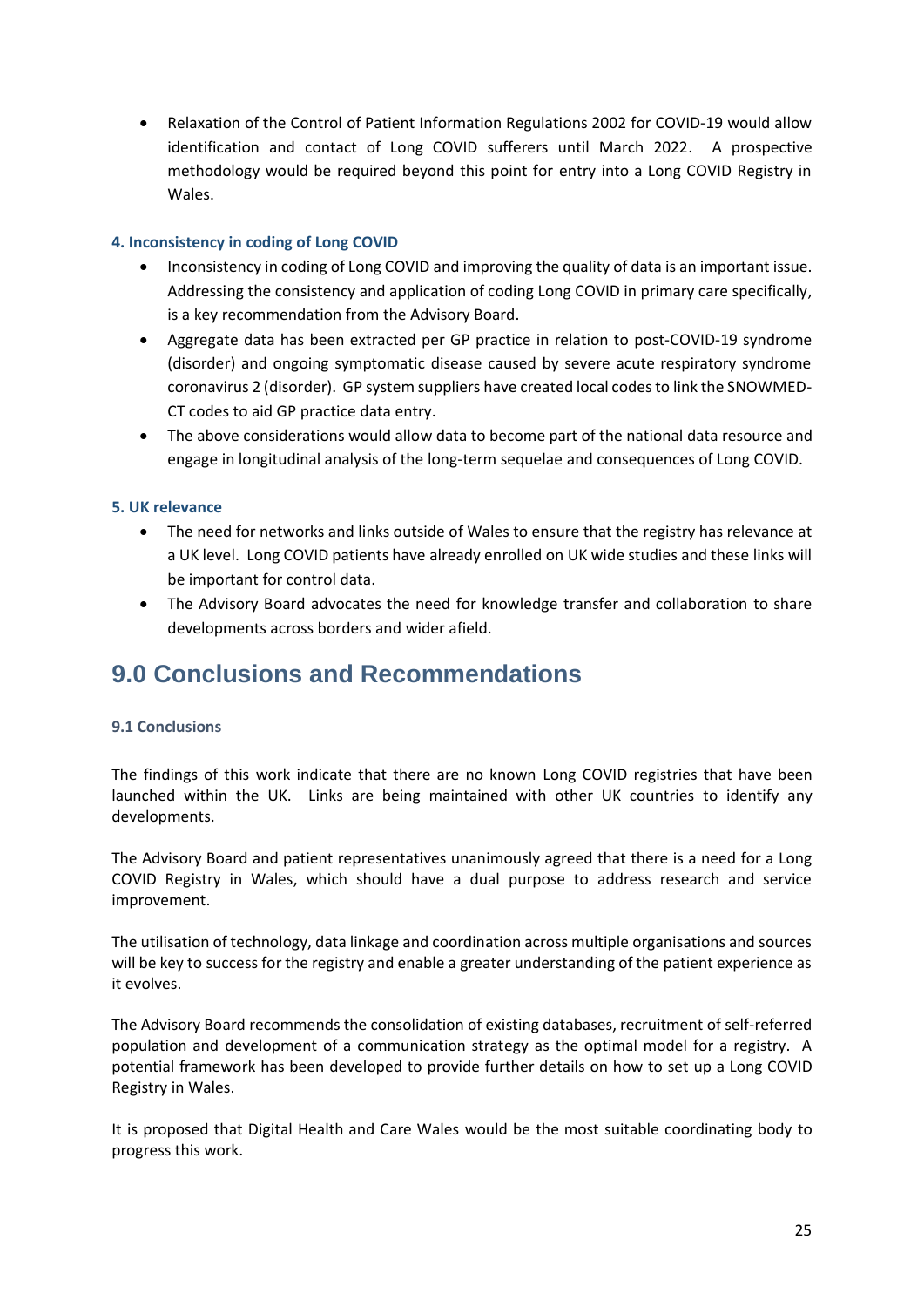### **9.2 Recommendations**

- **Long COVID Registry for Wales –** the establishment of a Long COVID registry is recommended in order to address unanswered questions and inform research, service improvement and patient care.
- **Dual Purpose Registry –** a Long COVID registry should be interventional with a dual purpose of research and service improvement.
- **Proposed Model** the option appraisal exercise identified Option 3 as the most feasible. This includes the consolidation of existing databases, recruitment of self-referred population and communication strategy.
- **Recommended Lead Agency** it is recommended that Digital Health and Care Wales, as the principal digital agency for Wales, should lead and co-ordinate the proposed Long COVID Registry. This will ensure effective coordination, integration and sustainability within the national infrastructure.
- **Key collaborators**  SAIL, HWW, ONS, PHW, DSPP and DHEW have been identified as key collaborators to support the establishment of a Long COVID Registry in Wales.
- **Retrospective patient consent** urgent action is needed (before March 2022) to gain consent from Long COVID patients within the amended timeframe for COVID-19 (Control of Patient Information Regulations 2002). A prospective methodology is required beyond this point.
- **Working with patient groups** collaboration with patient groups such as LongCovidWales and the Long Covid Doctors' groups will be important in the co-production and development of a Long COVID Registry for Wales.
- **Quality of coding**  improvements are needed in the quality of coding for Long COVID, specifically in primary care. This is important to ensure effective integration as part of the national resource to track Long COVID, particularly as a neurotropic virus.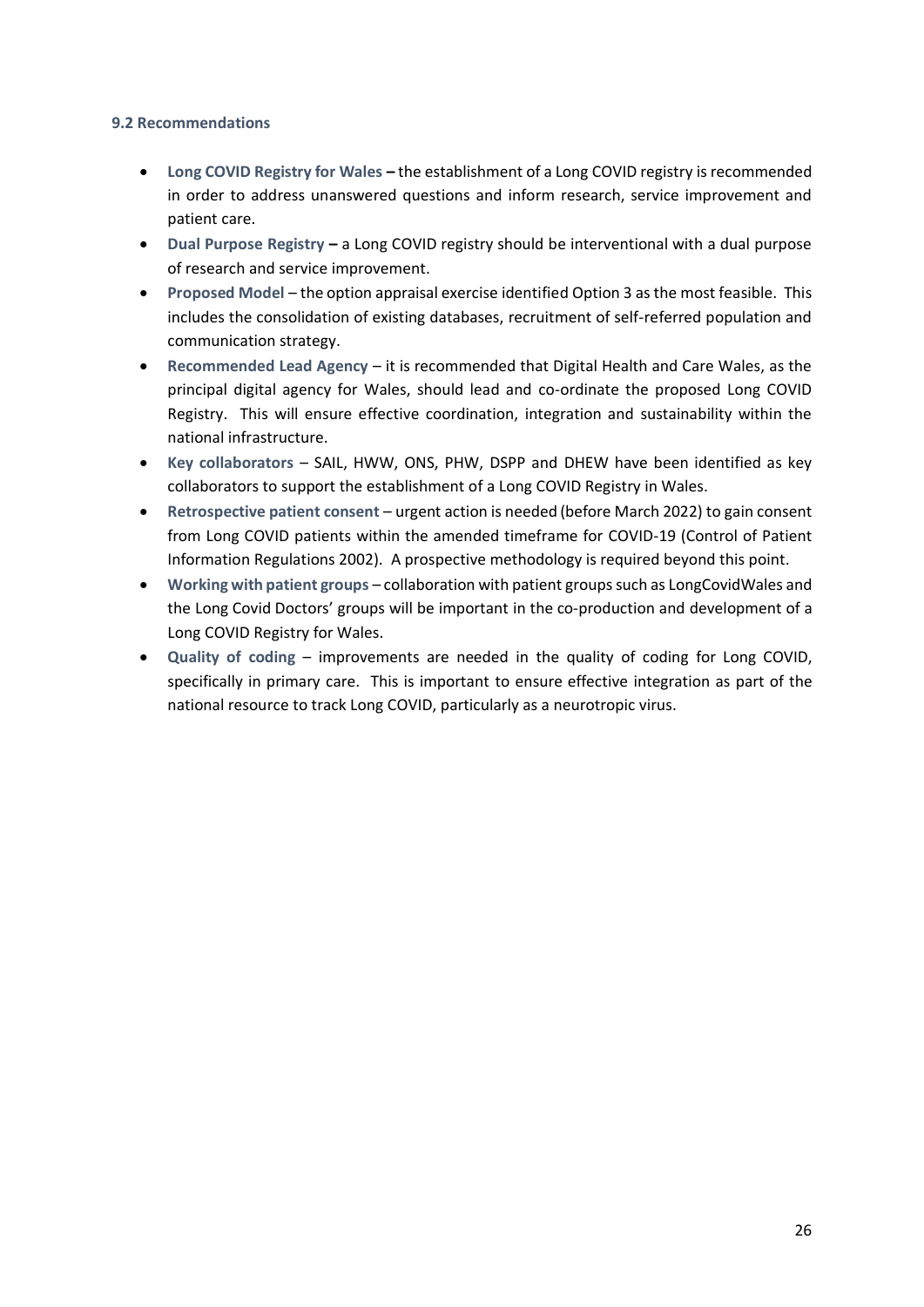# **10.0 Annexes**

# **Annex 1: Long COVID Symptoms[iv](#page-7-0)**

| <b>Systems</b>       | <b>Symptoms</b>                              |
|----------------------|----------------------------------------------|
| General              | Fatigue                                      |
|                      | Fever                                        |
|                      | Pain                                         |
| Respiratory          | <b>Breathlessness</b>                        |
|                      | Cough                                        |
| Cardiovascular       | Chest tightness                              |
|                      | Chest pains                                  |
|                      | Palpitations                                 |
| Neurological         | Cognitive impairment such as loss of         |
|                      | concentration and memory loss                |
|                      | Headache                                     |
|                      | Sleep disturbances                           |
|                      | Peripheral neuropathy including paraesthesia |
|                      | and numbness                                 |
| Gastrointestinal     | Abdominal pain                               |
|                      | Nausea                                       |
|                      | Diarrhoea                                    |
|                      | Anorexia and reduced appetite (in older      |
|                      | people)                                      |
| Musculoskeletal      | Joint and muscle pains                       |
| Psychological        | Depression and anxiety                       |
| Ear, nose and throat | <b>Tinnitus</b>                              |
|                      | Earache                                      |
|                      | Sore throat                                  |
|                      | Loss of taste and/or smell                   |
| Dermatological       | Pernio, papulosquamous rashes, livedo        |
|                      | reticularis                                  |

# **Annex 2: Multi-organ complications of Long COVI[D](#page-6-0)<sup>i</sup>**

| Organ        | <b>Symptoms</b>               |
|--------------|-------------------------------|
| Heart        | Chest pains                   |
|              | Myocardial inflammation       |
|              | Serum troponin                |
|              | Palpitations                  |
| Lungs        | Dyspnoea                      |
|              | Cough                         |
| <b>Brain</b> | Brain fog                     |
|              | <b>Delirium</b>               |
|              | Fatigue                       |
|              | Sleep disturbances            |
|              | Depression/anxiety/PTSD/OCS   |
| Spleen       | T&B lymphocyte                |
|              | Atrophy of lymphoid follicles |
| Pancreas     | Pancreatic injury             |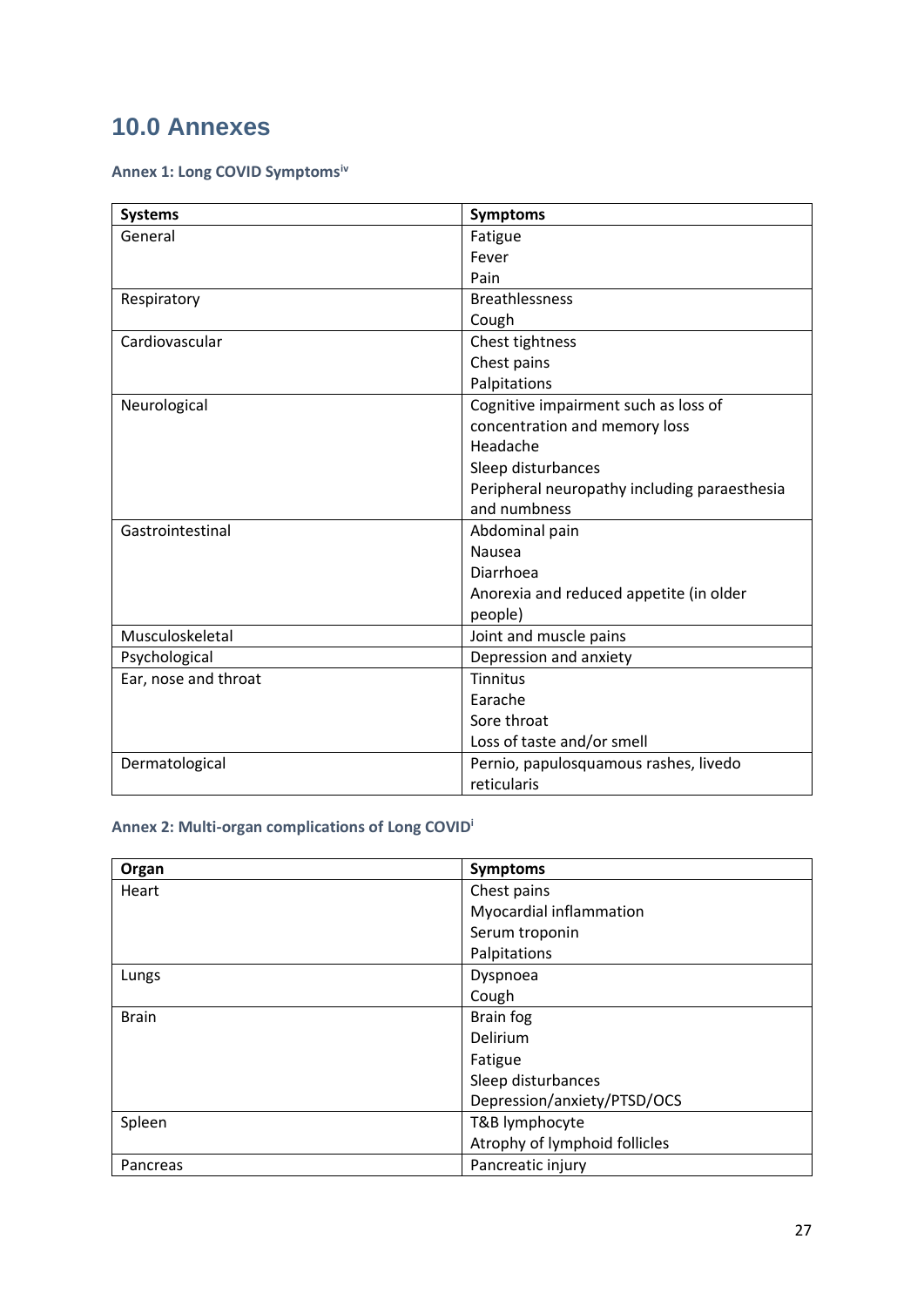|                               | Pancreatitis               |
|-------------------------------|----------------------------|
| Liver                         | Liver injury               |
|                               | Aspartate aminotransferase |
|                               | Alanine aminotransferase   |
| Kidney                        | Renal implant              |
|                               | Acute kidney injury        |
| <b>Blood vessels</b>          | Inflammation               |
|                               | Vessel damage              |
|                               | Coagulopathy               |
|                               | Microangiopathy            |
| <b>Gastrointestinal tract</b> | Diarrhoea                  |
|                               | Nausea                     |
|                               | Sore throat                |
| Skin                          | Rashes                     |

# **Annex 3: Diagram of multi-Organ Complications of Long COVI[D](#page-6-0)<sup>i</sup>**



\*Skin is an additional multi-organ complication to the diagram above.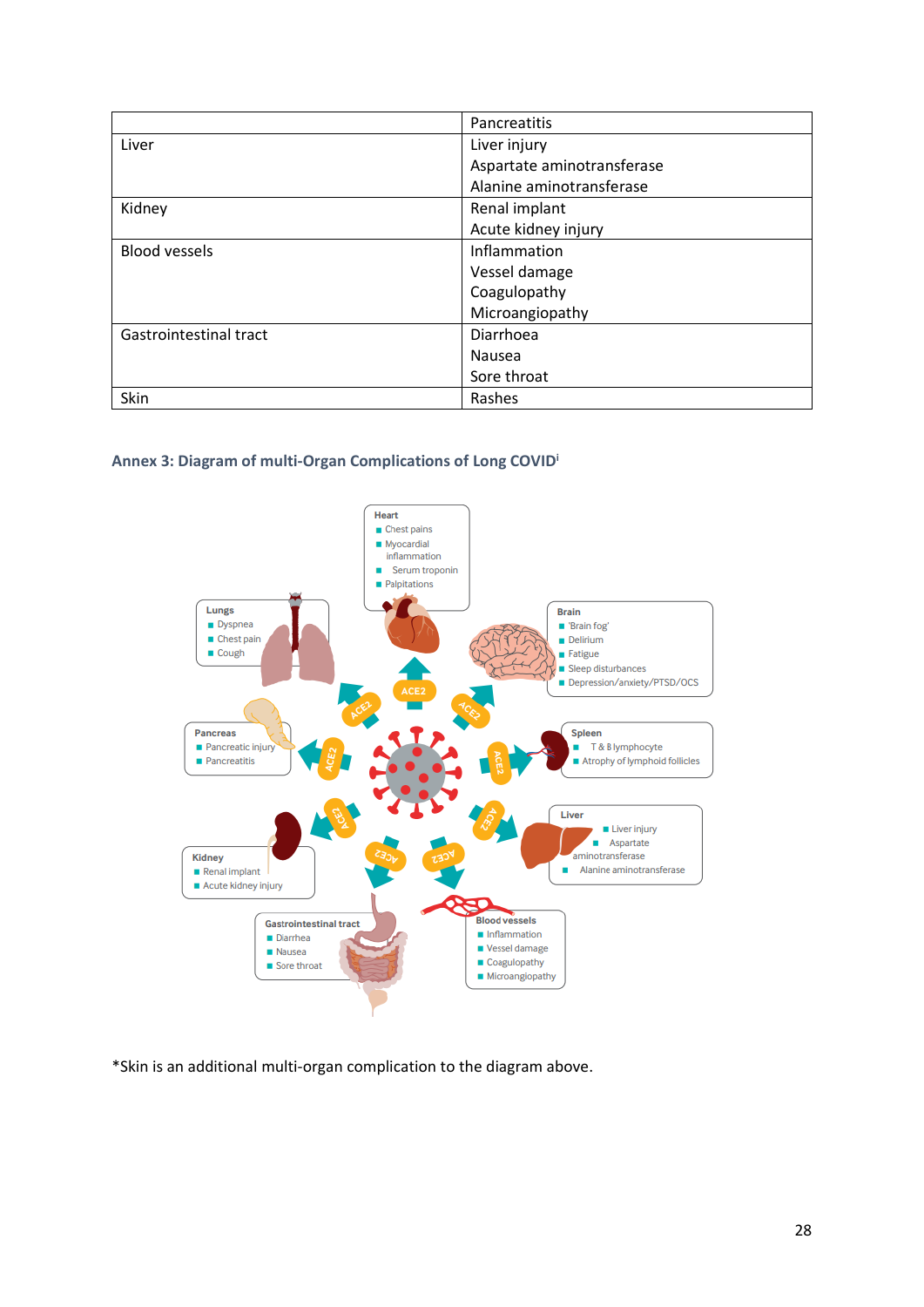**Annex 4: Active and Prospective Long COVID research studies in Wales**Error! Bookmark not defined.

| <b>PHOSP-COVID</b>   | Post-hospitalisation COVID-19 study: a national consortium to understand   |
|----------------------|----------------------------------------------------------------------------|
| (currently active)   | and improve long-term health outcomes (PHOSP-COVID)                        |
|                      | https://www.phosp.org                                                      |
| <b>HEAL-COVID</b>    | HElping Alleviate the Longer-term consequences of COVID-19 (HEAL-          |
| (currently active)   | COVID): a national platform trial https://www.heal-covid.net/              |
| <b>REGAIN</b>        | Rehabilitation Exercise and psycholoGical support After covid-19 InfectioN |
| (currently active)   | (REGAIN): a multi-centre randomised controlled trial                       |
|                      | https://warwick.ac.uk/fac/sci/med/research/ctu/trials/regain/              |
| (currently active)   | Understanding Experiences of Long COVID in Families                        |
|                      | https://www.phc.ox.ac.uk/research/health-experiences/understanding-        |
|                      | experiences-of-Long-covid-in-families                                      |
| <b>LOCOMOTION</b>    | LOng COvid Multidisciplinary Consortium: Optimising Treatments and         |
| (prospective)        | services acrOss the NHS (LOCOMOTION)                                       |
|                      | https://medicinehealth.leeds.ac.uk/dir-record/research-                    |
|                      | projects/1394/long-covid-multidisciplinary-consortium-optimising-          |
|                      | treatments-and-services-across-the-nhs-locomotion                          |
| <b>LISTEN</b>        | Long Covid Personalised Self-managemenT support- co-design and             |
| (prospective)        | EvaluatioN (LISTEN) https://www.cardiff.ac.uk/centre-for-trials-           |
|                      | research/research/studies-and-trials/view/listen                           |
| (prospective)        | The immunologic and virologic determinants of Long-COVID                   |
| <b>EXPLAIN</b>       | HypErpolarised Xenon magnetic resonance PuLmonary imAging in               |
| (prospective)        | patieNts with Long COVID (EXPLAIN)                                         |
| <b>CICERO</b>        | Cognitive Impairment in long COVID: PhEnotyping and RehabilitatiOn         |
| (prospective)        | (CICERO)                                                                   |
| <b>STIMULATE-ICP</b> | Symptoms, Trajectory, Inequalities and Management: Understanding           |
| (set up under        | Long-COVID to Address and Transform Existing Integrated Care Pathways      |
| discussion)          | (STIMULATE-ICP)                                                            |

# **Annex 5: NIHR Funded Long COVID Projects**

| Reference    | <b>Project Title</b>                         |
|--------------|----------------------------------------------|
| COV-LT-0040  | REACT Long COVID (REACT-LC)                  |
| COV-LT-0009  | Characterisation, determinants, mechanisms   |
|              | and consequences of the long-term effects of |
|              | COVID-19: providing the evidence base for    |
|              | health care services                         |
| COV-LT-0022  | Non-hospitalised Children and young people   |
|              | (CYP) with Long Covid (The CLoCK Study)      |
| COV-LT-0013  | Therapies for Long COVID in non-hospitalised |
|              | individuals: From symptoms, patient-reported |
|              | outcomes and immunology to targeted          |
|              | therapies (The TLC Study)                    |
| COV-LT2-0022 | Percutaneous Auricular Nerve Stimulation for |
|              | Treating Post-COVID Fatigue (PAuSing-Post-   |
|              | COVID-Fatigue)                               |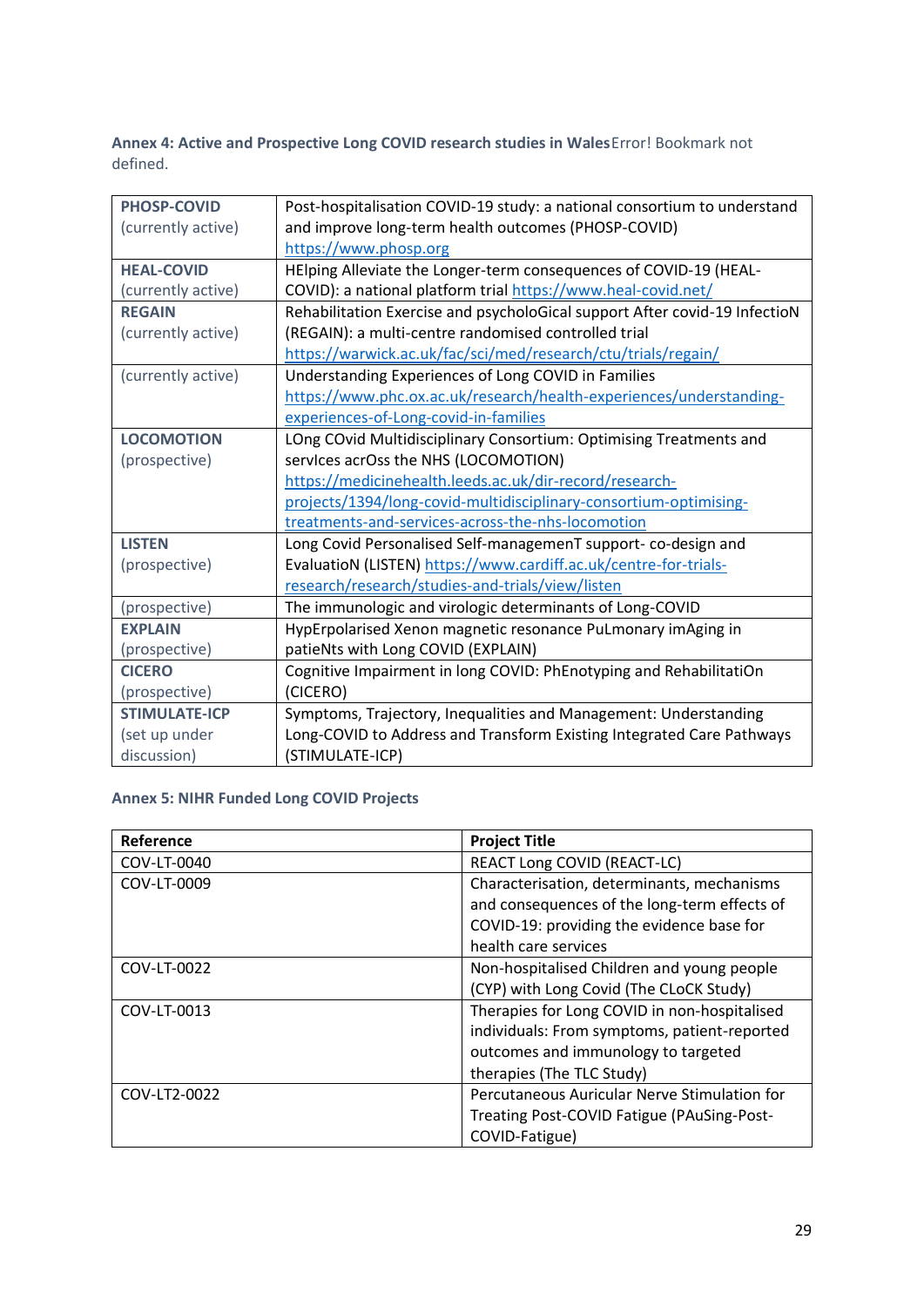| COV-LT2-0027 | Immune analysis of Long COVID to inform          |
|--------------|--------------------------------------------------|
|              | rational choices in diagnostic testing and       |
|              | therapeutics                                     |
| COV-LT2-0041 | The immunologic and virologic determinants of    |
|              | long COVID                                       |
| COV-LT2-0004 | Development of a robust T cell assay to          |
|              | retrospectively diagnose SARS-CoV-2 infection    |
|              | and T cell cytokine release assay as diagnostic  |
|              | and monitoring assay in Long COVID patients      |
| COV-LT2-0073 | Quality-of-life in patients with long COVID:     |
|              | harnessing the scale of big data to quantify the |
|              | health and economic costs                        |
| COV-LT2-0006 | Impact of COVID-19 vaccination on preventing     |
|              | long COVID: a population-based cohort study      |
|              | using linked NHS data                            |
| COV-LT2-0072 | Long COVID Core Outcome Set (LC-COS) project     |
| COV-LT2-0005 | Understanding and using family experiences of    |
|              | managing long Covid to support self-care and     |
|              | timely access to services                        |
| COV-LT2-0043 | STIMULATE-ICP (Symptoms, Trajectory,             |
|              | Inequalities and Management: Understanding       |
|              | Long-COVID to Address and Transform Existing     |
|              | Integrated Care Pathways)                        |
| COV-LT2-0016 | LOng Covid Multidisciplinary consortium:         |
|              | Optimising Treatments and services acrOss the    |
|              | NHS (LOCOMOTION)                                 |
| COV-LT2-0014 | Cognitive Impairment in Long COVID:              |
|              | PhEnotyping and RehabilitatiON (CICERO)          |
| COV-LT2-0009 | Long Covid Personalised Self-managemenT          |
|              | support co-design and EvaluatioN (LISTEN)        |
| COV-LT2-0010 | Using Activity Tracking and Just-In-Time         |
|              | Messaging to Improve Adaptive Pacing: A          |
|              | <b>Pragmatic Randomised Control Trial</b>        |
| COV-LT2-0049 | HypErolarised Xenon Magnetic Resonance           |
|              | PuLmonary Imaging in PAtleNts with Long-         |
|              | <b>COVID (EXPLAIN)</b>                           |
| COV-LT2-0059 | ReDIRECT: Remote Diet Intervention to REduce     |
|              | long Covid symptoms Trial                        |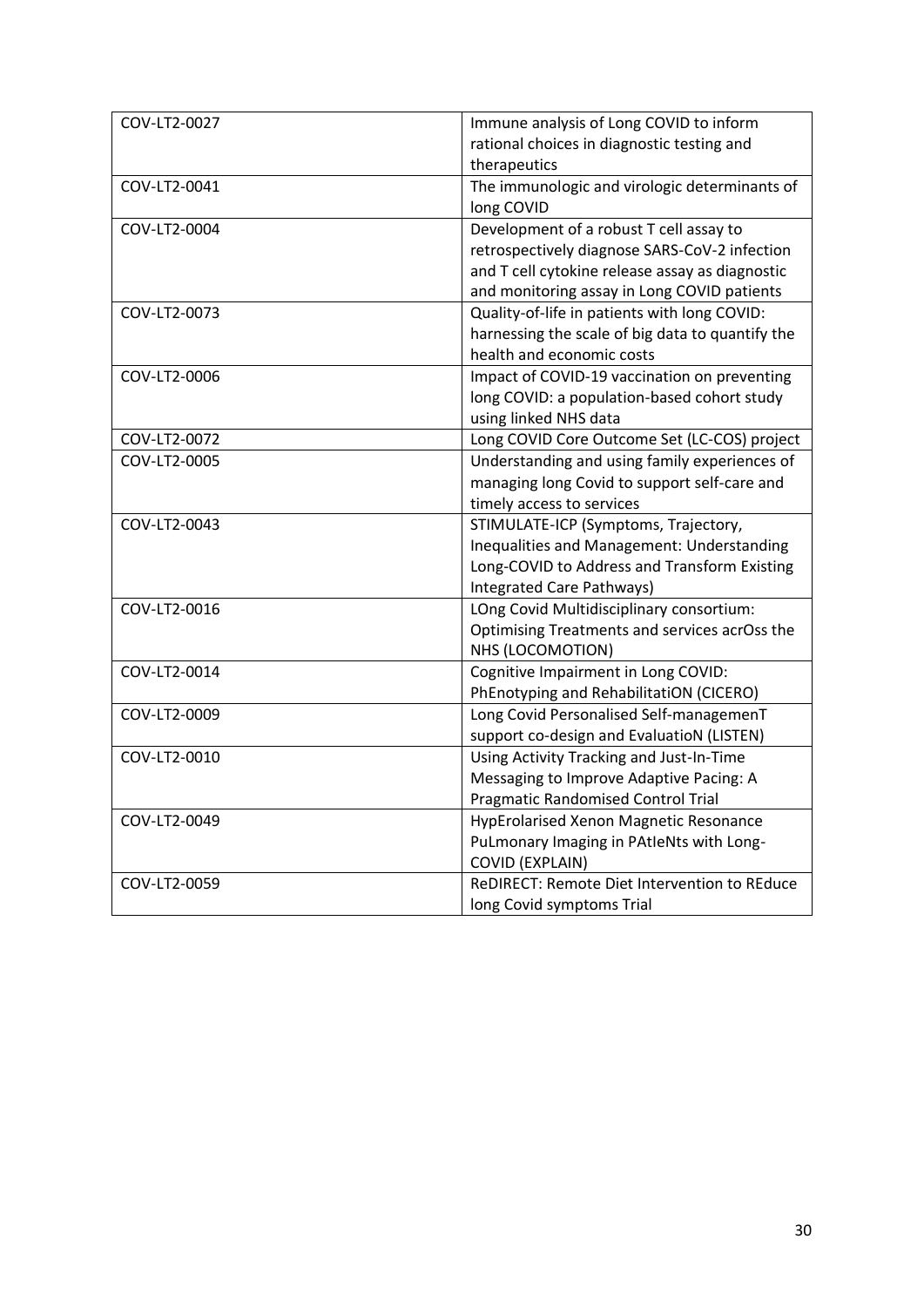# **Annex 6: Databases, Organisations and Applications to Inform a Long COVID Registry in Wales**

| SAIL                      | Anonymised person-based data for                                  | <b>SAIL Databank - The Secure</b>          |
|---------------------------|-------------------------------------------------------------------|--------------------------------------------|
|                           | research to improve health, wellbeing                             | <b>Anonymised Information Linkage</b>      |
|                           | and services                                                      | <b>Databank</b>                            |
| <b>ONS</b>                | The ONS collect, analyse and                                      | Home - Office for National Statistics      |
|                           | disseminate public health data for UK                             | (ons.gov.uk)                               |
|                           | official statistics.                                              |                                            |
| <b>HWW</b>                | Health Wise Wales (HWW) is a data                                 | Home - HealthWise Wales                    |
|                           | collection platform and register of                               | (gov.wales)                                |
|                           | 40,000+ participants that are ready to                            |                                            |
|                           | take part in research studies.                                    |                                            |
| PHW                       | Public Health Wales is the national                               | Home - Public Health Wales                 |
|                           | public health agency in Wales.                                    | (nhs.wales)                                |
| <b>DHCW</b>               | Digital Health and Care Wales are the                             | Home - Digital Health and Care             |
|                           | new Special Authority created to take                             | Wales (nhs.wales)                          |
|                           | forward digital transformation for                                |                                            |
|                           | better health and care in Wales. They                             | <b>NDR - Digital Health and Care Wales</b> |
|                           | host the National Data Resource (NDR)                             | (nhs.wales)                                |
|                           | programme as a component of the                                   |                                            |
|                           | Digital Architecture Review.                                      |                                            |
| The European              | The European Health Observatory on                                | Home (who.int)                             |
| Observatory on            | Health Systems and Policies works in                              |                                            |
| Health Systems and        | partnership with researchers,                                     |                                            |
| <b>Policies</b>           | research centres, governments and                                 |                                            |
|                           | international organisations to                                    |                                            |
|                           | comprehensively describe and                                      |                                            |
|                           | analyse health systems and the                                    |                                            |
|                           | changes they undergo and it engages                               |                                            |
|                           | directly with policy-makers.                                      |                                            |
| CHAI Community -          | CHAI Community is an electronic care                              | For Healthcare Providers - CHAI            |
| Long COVID tracker        | system for community use developed                                | LongCovidTracker                           |
| and 'DownLoad my          | from secondary care (care plans and                               |                                            |
| Data' service             | risk assessments).                                                |                                            |
|                           |                                                                   |                                            |
|                           | Welsh developers of CHAI have added                               |                                            |
|                           | a Long Covid symptom tracker that is                              |                                            |
|                           | co-designed with Keir Lewis (COVID                                |                                            |
|                           | Lead at Llanelli) in collaboration with                           |                                            |
|                           | HDUHB. It provides access to reported                             |                                            |
|                           | symptoms for GPs and helps to                                     |                                            |
|                           | signpost towards self-help, community                             |                                            |
|                           | support, NHS support.                                             |                                            |
| <b>COVID Recovery App</b> | The COVID recovery app is bilingual                               | Recovery app launched in Wales to          |
| Wales                     | and was developed by the NHS Wales                                | help support people with long COVID        |
|                           | respiratory health group (led by Dr                               | GOV.WALES                                  |
|                           | Fiona Jenkins) on behalf of the Welsh                             |                                            |
|                           | Government. It is designed to offer a                             | <b>COVID Recovery on the App Store</b>     |
|                           | bespoke tool and personal coach to                                | (apple.com)                                |
| ZOE COVID Symptom         | help with COVID recovery.<br>The ZOE COVID Symptom Study is a not | About this Research (joinzoe.com)          |
| Study                     | for profit initiative launched in March                           |                                            |
|                           | 2020 to support COVID-19 research. It                             |                                            |
|                           | was launched by health science                                    |                                            |
|                           | company ZOE with scientific analysis                              |                                            |
|                           | provided by King's College London.                                |                                            |
|                           |                                                                   |                                            |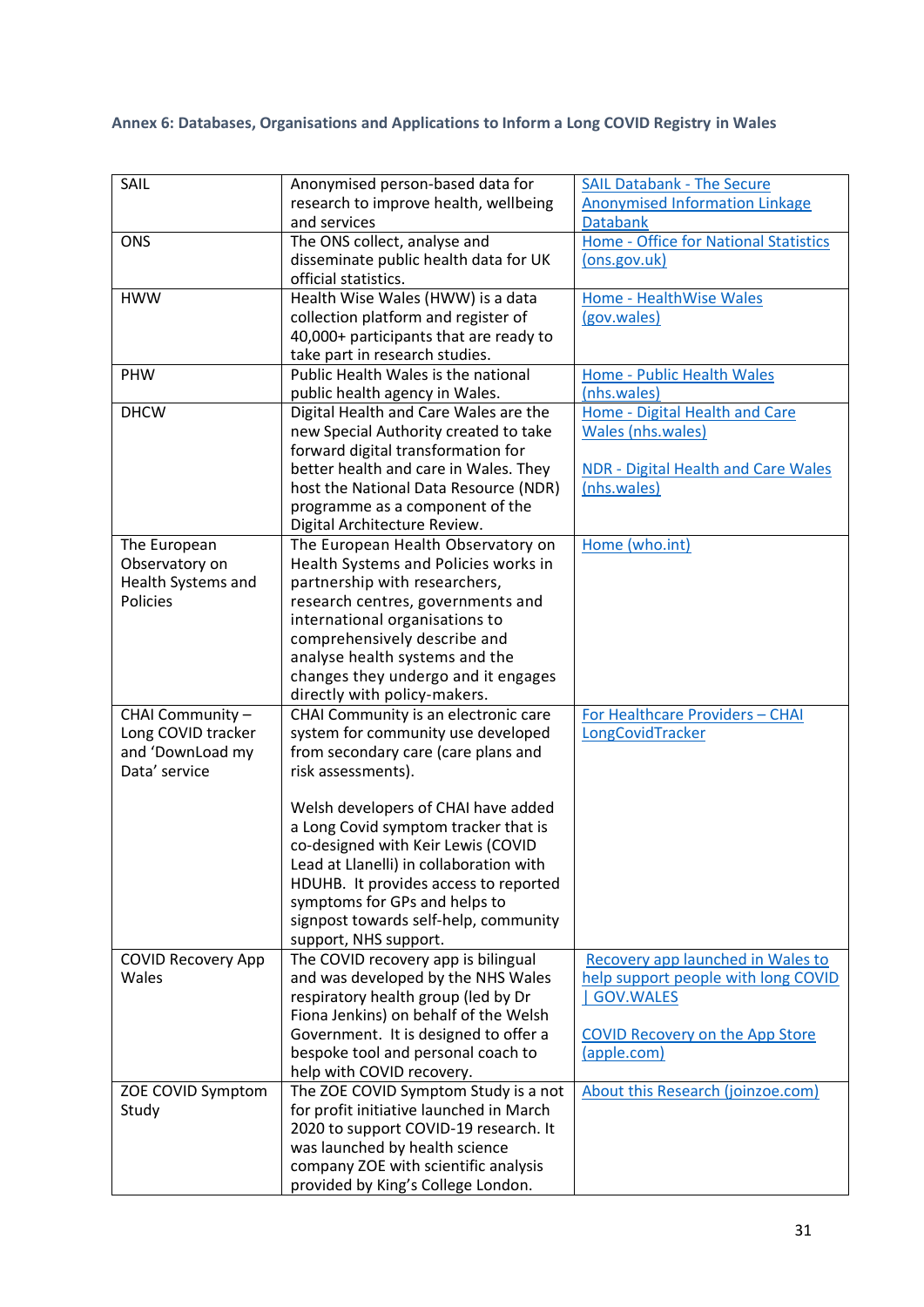# **Annex 7: Option Appraisal Scale**

| <b>Criteria</b>     | <b>Scale (1-5)</b>                                                |
|---------------------|-------------------------------------------------------------------|
| Cost                | Cost of the option from high cost (1) to low cost (5)             |
| Interoperability    | Ability for databases to work together and share information from |
|                     | low interoperability (1) to high interoperability (5)             |
| Service Improvement | Focus on service improvement from minimal focus on service        |
|                     | improvement (1) to high focus on service improvement (5).         |
| Research            | Focus on research from minimal focus on research (1) to high      |
|                     | focus on research (5).                                            |
| Feasibility         | Feasibility of the option based on complexity and time to         |
|                     | implementation from low feasibility (1) to high feasibility (5).  |
| Patient focused     | Focus on the Long COVID patient from minimal focus (1) to high    |
|                     | focus $(5)$ .                                                     |
| Sustainability      | Sustainable infrastructure of funding sources from low            |
|                     | sustainability (1) to highly sustainable (5).                     |
| Flexibility         | The ability to flex and response to needs as and when they        |
|                     | emerge from low flexibility (1) to high flexibility (5).          |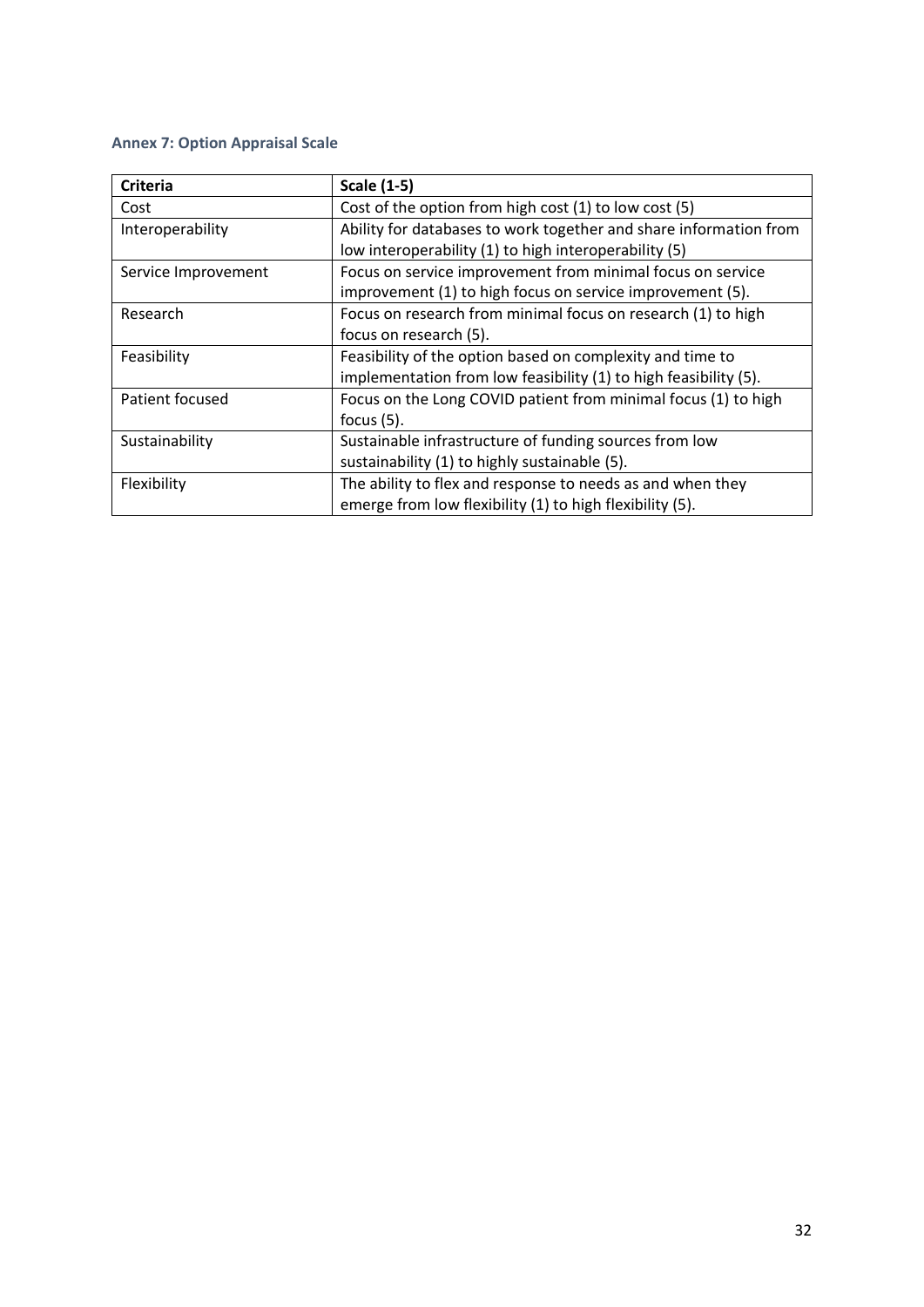## **Annex 8: Option Appraisal Table**

The four options proposed above have been analysed and scored according to the scale presented in Annex 7. Each option has been given a score between 1 and 5 according to eight criteria deemed as essential for a Long COVID Registry in Wales. One is the lowest score and five is the highest score. The option with the highest total is appraised as the most feasible. The option appraisal was validated by the expert panel and patient representatives.

| No.                      | <b>Options</b>                                                                                                     | Cost         | Interoperability | <b>Service</b><br>Improvement | Research       | Feasibility             | Patient<br><b>Focused</b> | Sustainability/<br><b>Certainty of</b><br><b>Funding</b> | <b>Flexibility</b> | Total |
|--------------------------|--------------------------------------------------------------------------------------------------------------------|--------------|------------------|-------------------------------|----------------|-------------------------|---------------------------|----------------------------------------------------------|--------------------|-------|
| Option<br>$\mathbf{1}$   | Do nothing and carry on<br>as we are                                                                               | 5            | $\mathbf{1}$     | 1                             | $\overline{3}$ | $5\phantom{.0}$         | $\mathbf{1}$              | 1                                                        | $\mathbf{1}$       | 18    |
| Option<br>$\overline{2}$ | <b>Consolidate existing</b><br>databases using existing<br>architecture                                            | 4            | 3                | $\overline{2}$                | 4              | $\overline{\mathbf{4}}$ | $\overline{2}$            | 3                                                        | $\overline{2}$     | 24    |
| Option<br>3              | <b>Consolidate existing</b><br>databases and recruit<br>self-referred population<br>with communication<br>strategy | 3            | 4                | 4                             | 4              | $\overline{3}$          | 5                         | 3                                                        | 3                  | 29    |
| Option<br>4              | New programme and<br>primary data collection                                                                       | $\mathbf{1}$ | 4                | 5                             | 5              | $\mathbf{1}$            | 5                         | $\overline{2}$                                           | 4                  | 27    |

(Please refer to Annex 7 for the Option Appraisal scale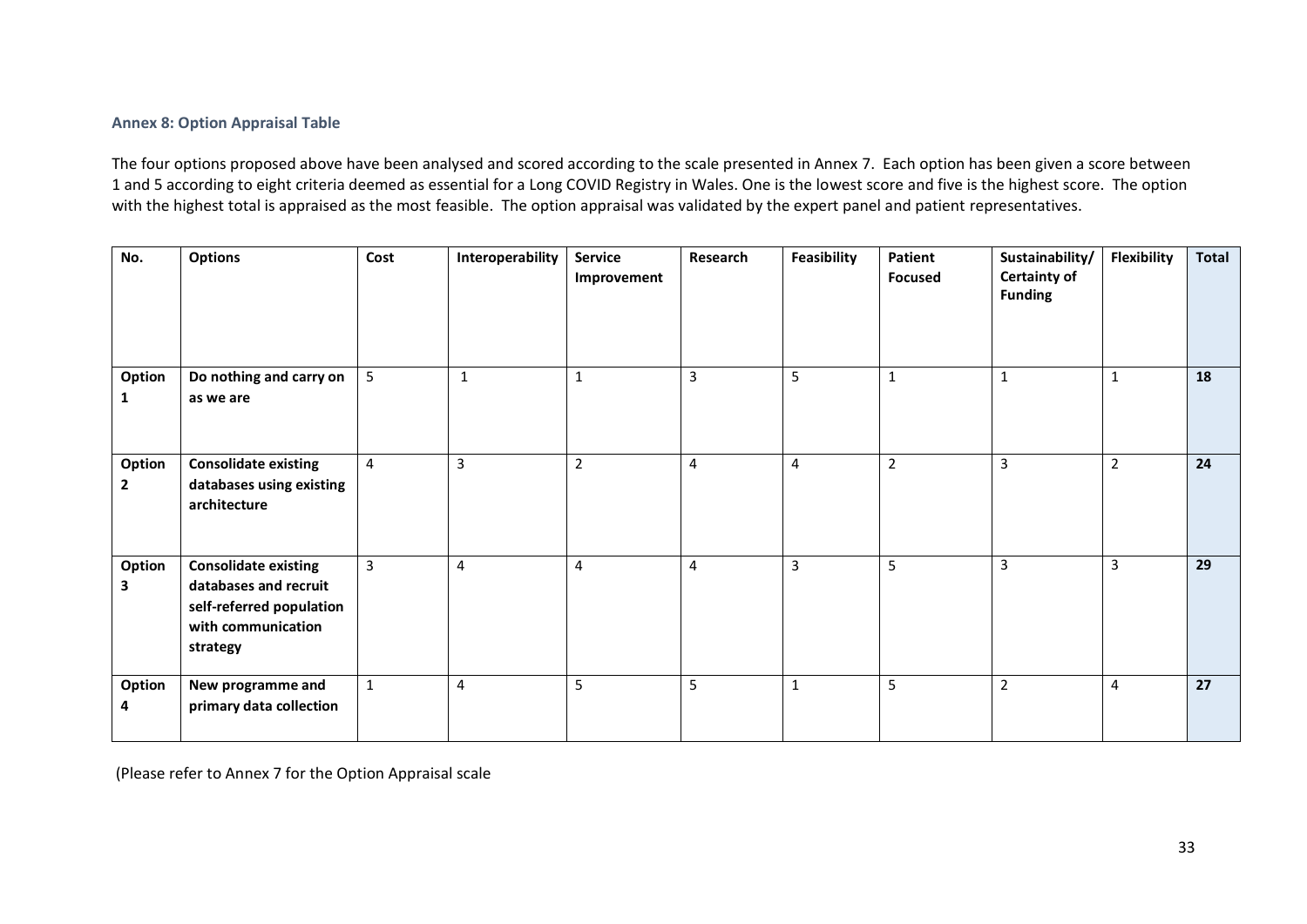### **Annex 9: Advisory Board Meetings**

| <b>Preliminary Informal Meeting</b> | July 20 <sup>th</sup> 2021 9:00-10:00am |  |  |  |
|-------------------------------------|-----------------------------------------|--|--|--|
| <b>Meeting 1</b>                    | August 17th 2021 9:00-10:00am           |  |  |  |
| <b>Sub-group Meeting</b>            | September 9th 2021 9:00-10:00am         |  |  |  |
| <b>Meeting 2</b>                    | September 21st 2021 9:00-10:00am        |  |  |  |
| <b>Meeting 3</b>                    | October 18th 2021 10:00-11:00am         |  |  |  |
| <b>Meeting 4</b>                    | November 16th 2021 09:00-10:00          |  |  |  |

### **Annex 10: Key Strategic Priorities**

The Advisory Board outlined a number of key strategic priorities for the registry to address, as identified below:

| <b>Strategic Priorities of the Registry</b> |                                                                                        |  |  |  |  |
|---------------------------------------------|----------------------------------------------------------------------------------------|--|--|--|--|
| Priority 1                                  | Whether there is reversible pathology in the current population and what can be        |  |  |  |  |
|                                             | changed and improved in the current population.                                        |  |  |  |  |
| Priority 2                                  | Long term planning for the needs of people who have Long COVID.                        |  |  |  |  |
| Priority 3                                  | Effective use of resources and a prudent approach. For instance, money spent on        |  |  |  |  |
|                                             | therapies that are not proven to do good or might do harm if not properly assessed.    |  |  |  |  |
| Priority 4                                  | A fourth consideration to add to the list above is communication and setting realistic |  |  |  |  |
|                                             | expectations for the population.                                                       |  |  |  |  |

### **Annex 11: Proposed Data Steps for Anonymised Data**

- a. Periodic data extracts of personal identifying details are sent to Digital Health Wales (DHCW) (this file contains no symptom history - just ID). The associated app record ID will be included with the personal ID information. Public and legitimate interest would be the legal basis for sharing this information with DHCW.
- b. Symptom history is sent to SAIL with the associated record app IDs. No personally identifying information is sent. There is no processing of personal information as defined by GDPR for this operation because it has been anonymised.
- c. DHCW will send SAIL a key that will enable SAIL to match the app records with other records that they hold about the individuals. At no time will SAIL ever receive the personal identifying details. This process is publicly available on SAIL's website.
- d. The CHAI app, ZOE app, LongCOVIDTracker and others would require some change in design and function in order to efficiently capture the appropriate list of symptoms, their importance, how they change over time and their social and economic impact. It is suggested that DSPP are involved in this process to align with the NHS Wales App.